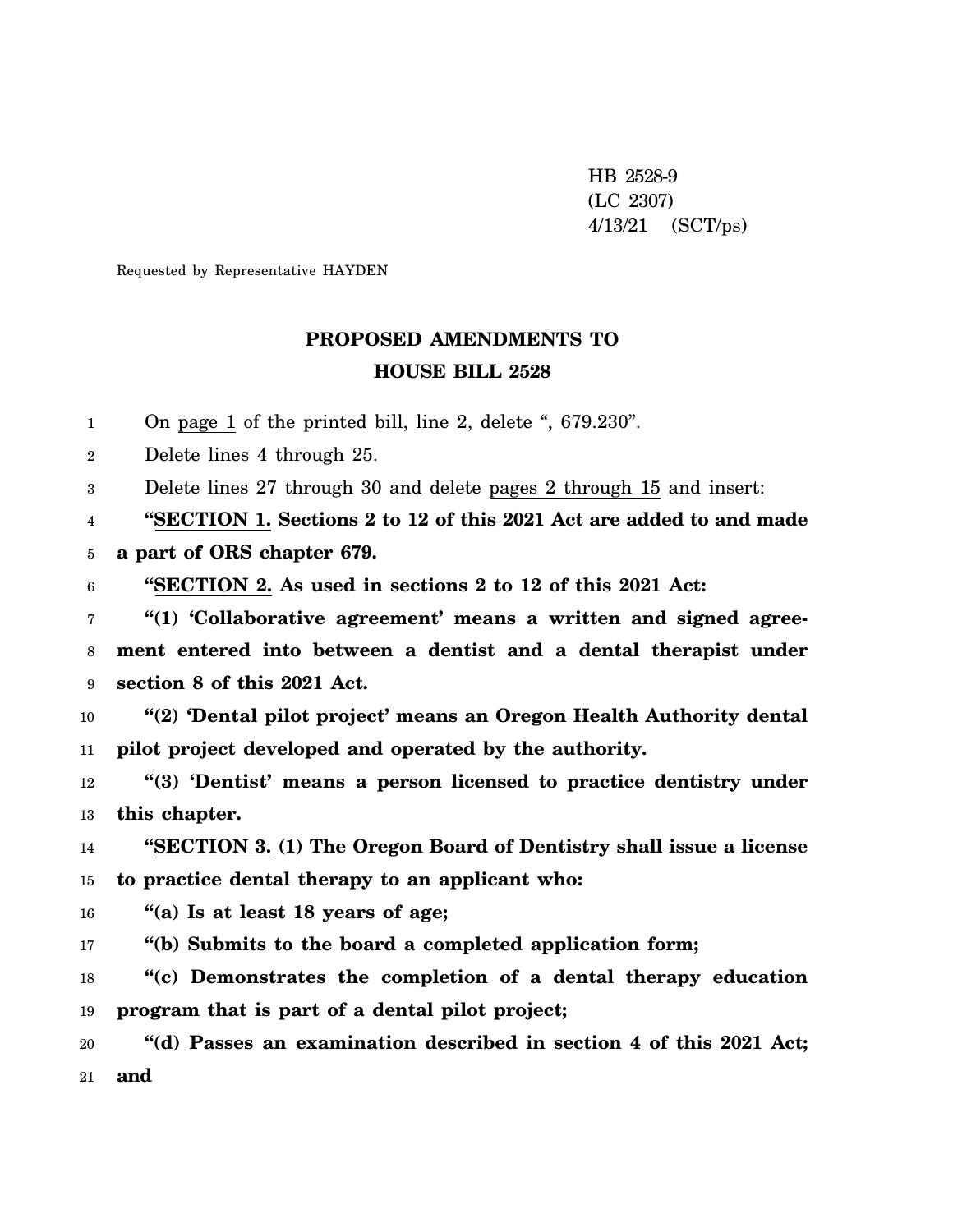1 2 **"(e) Pays the application and licensure fees established by the board.**

3 4 5 6 7 **"(2)(a) An individual who completed a dental therapy education program in another state or jurisdiction may apply for licensure under this section if the dental therapy education program is accredited by the Commission on Dental Accreditation of the American Dental Association, or its successor organization.**

8 9 10 **"(b) The board shall determine whether the training and education of an applicant described in this subsection is sufficient to meet the requirements of subsection (1) of this section.**

11 12 13 14 15 16 **"(3) If an applicant holds a current or expired authorization to practice dental therapy issued by another state, the federal government or a tribal authority, the applicant shall include with the application a copy of the authorization and an affidavit from the dental regulatory body of the other jurisdiction that demonstrates the applicant was authorized to practice dental therapy in that jurisdiction.**

17 **"SECTION 3a.** Section 3 of this 2021 Act is amended to read:

18 19 "**Sec. 3.** (1) The Oregon Board of Dentistry shall issue a license to practice dental therapy to an applicant who:

20 "(a) Is at least 18 years of age;

21 "(b) Submits to the board a completed application form;

22 23 24 25 "(c) Demonstrates the completion of a dental therapy education program that is [*part of a dental pilot project*] **accredited by the Commission on Dental Accreditation of the American Dental Association, or its successor organization, and approved by the board by rule**;

26 "(d) Passes an examination described in section 4 of this 2021 Act; and

27 "(e) Pays the application and licensure fees established by the board.

28 29 30  $\frac{a}{2}(a)$  An individual who completed a dental therapy education program in another state or jurisdiction may apply for licensure under this section if the dental therapy education program is accredited by the Commission on

 HB 2528-9 4/13/21 Proposed Amendments to HB 2528 Page 2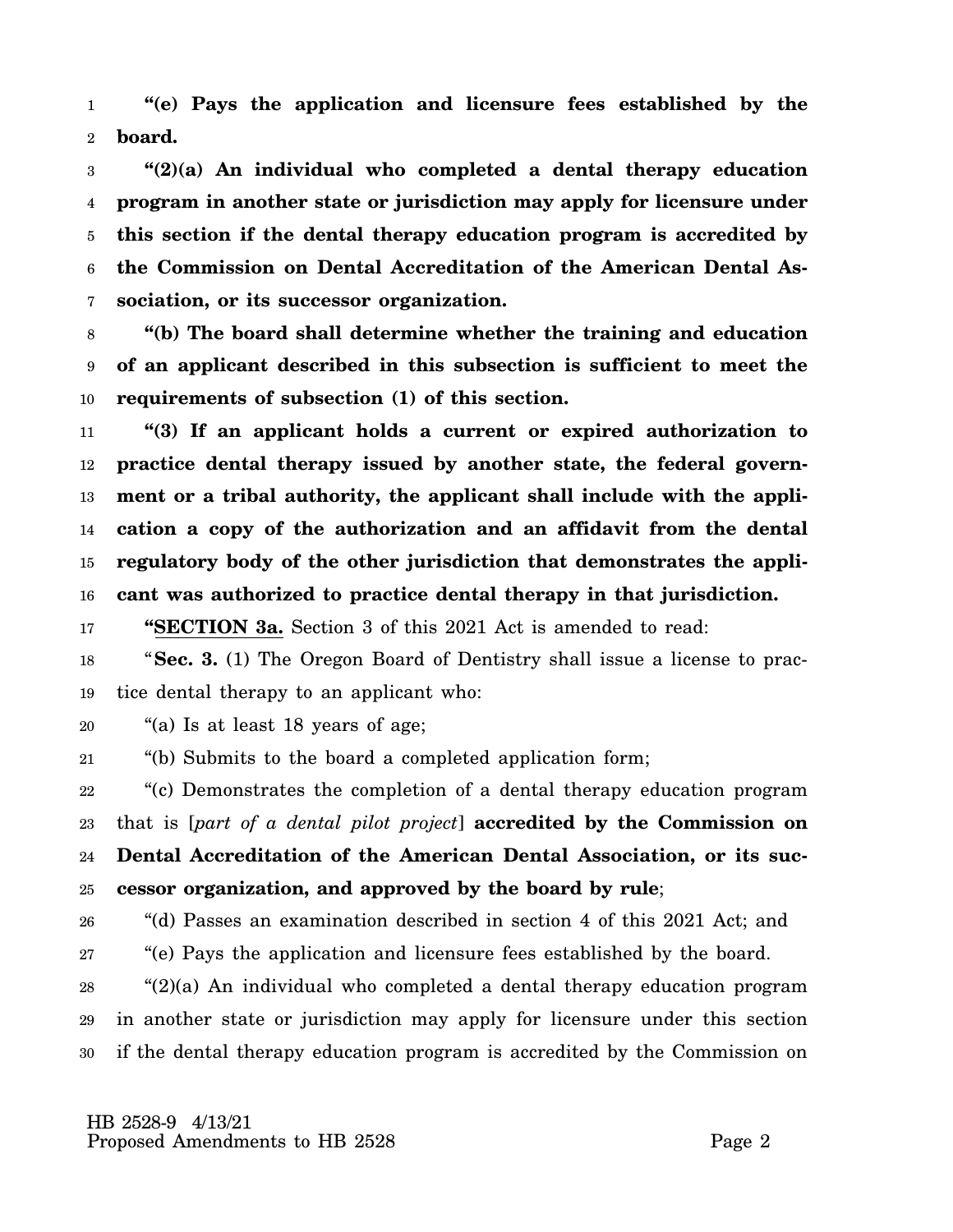1 2 Dental Accreditation of the American Dental Association, or its successor organization.

3 4 5 "(b) The board shall determine whether the training and education of an applicant described in this subsection is sufficient to meet the requirements of subsection (1) of this section.

6 7 8 9 10 11 "(3) If an applicant holds a current or expired authorization to practice dental therapy issued by another state, the federal government or a tribal authority, the applicant shall include with the application a copy of the authorization and an affidavit from the dental regulatory body of the other jurisdiction that demonstrates the applicant was authorized to practice dental therapy in that jurisdiction.

12 13 14 15 **"SECTION 4. (1)(a) The Oregon Board of Dentistry may require an applicant for a license to practice dental therapy to pass written, laboratory or clinical examinations to test the professional knowledge and skills of the applicant.**

16 17 18 **"(b) The examinations may not be affiliated with or administered by a dental pilot project or a dental therapy education program described in section 3 of this 2021 Act.**

19 **"(c) The examinations must:**

20 21 22 **"(A) Be elementary and practical in character, and sufficiently thorough to test the fitness of the applicant to practice dental therapy; "(B) Be written in English; and**

23 **"(C) Include questions on subjects pertaining to dental therapy.**

24 25 26 **"(2) If a test or examination was taken within five years of the date of application and the applicant received a passing score on the test or examination, as established by the board by rule, the board:**

27 28 **"(a) To satisfy the written examination authorized under this section, may accept the results of national standardized examinations.**

29 30 **"(b) To satisfy the laboratory or clinical examination authorized under this section:**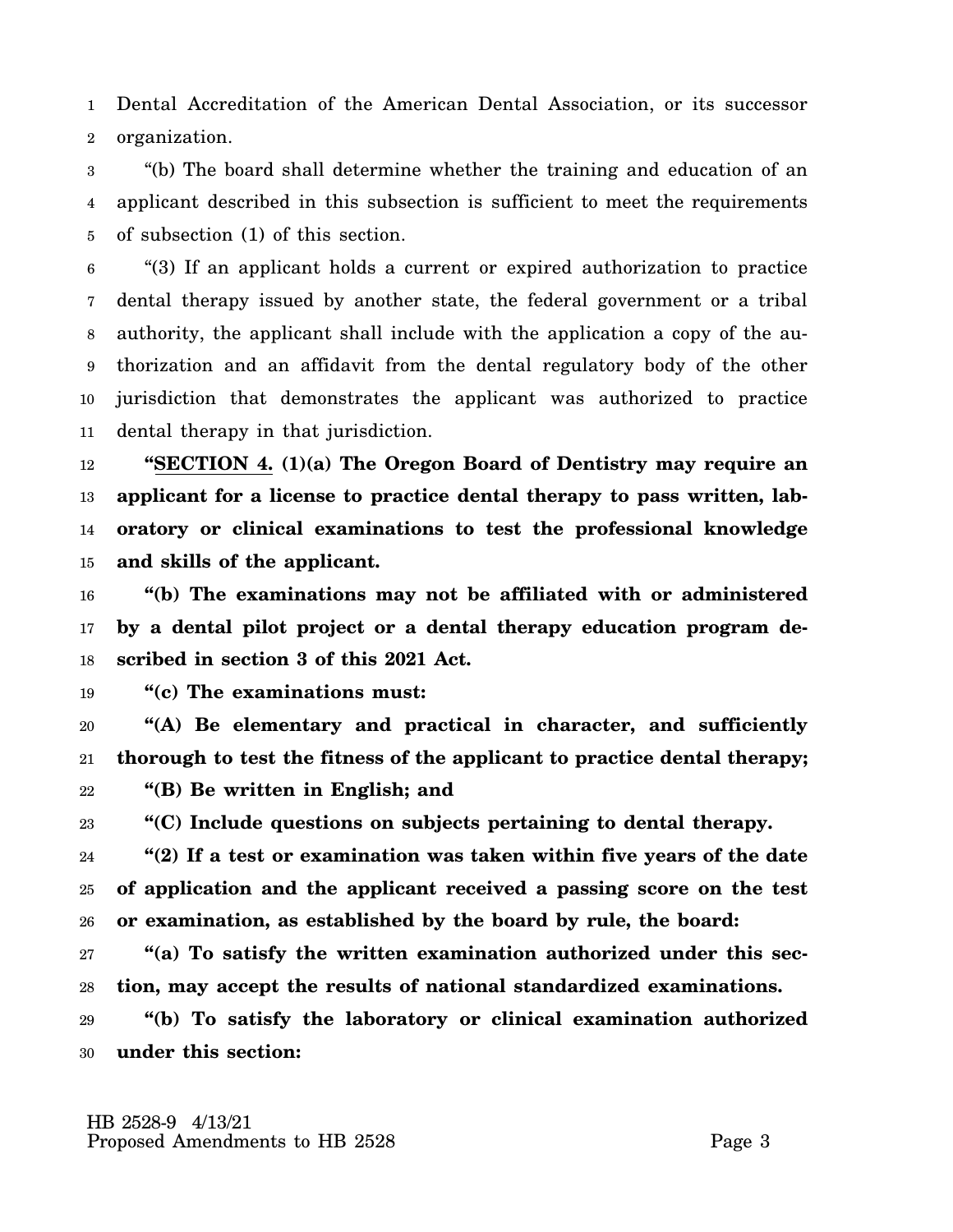1 2 3 **"(A) Shall accept the results of regional and national testing agencies or clinical board examinations administered by other states; and "(B) May accept the results of board-recognized testing agencies.**

4 5 6 7 8 9 10 11 12 13 **"(3) The board shall accept the results of regional and national testing agencies or of clinical board examinations administered by other states, and may accept results of board-recognized testing agencies, in satisfaction of the examinations authorized under this section for applicants who have engaged in the active practice of dental therapy in Oregon, another state, the Armed Forces of the United States, the United States Public Health Service or the United States Department of Veterans Affairs for a period of at least 3,500 hours in the five years immediately preceding application and who meet all other requirements for licensure.**

14 15 **"(4) The board shall establish rules related to reexamination for an applicant who fails an examination.**

16 17 18 **"SECTION 5. The Oregon Board of Dentistry may refuse to issue or renew a license to practice dental therapy if the applicant or licensee:**

19 20 21 **"(1) Subject to ORS 670.280, has been convicted of a violation of the law. A certified copy of the record of conviction is conclusive evidence of conviction.**

22 23 24 25 26 27 28 **"(2) Has been disciplined by a state licensing or regulatory agency of this state or another state regarding a health care profession if, in the judgment of the board, the acts or conduct resulting in the disciplinary action bears a demonstrable relationship to the ability of the applicant or licensee to practice dental therapy in accordance with sections 2 to 12 of this 2021 Act. A certified copy of the disciplinary action is conclusive evidence of the disciplinary action.**

29 30 **"(3) Has falsified an application for issuance or renewal of licensure. "(4) Has violated any provision of sections 2 to 12 of this 2021 Act**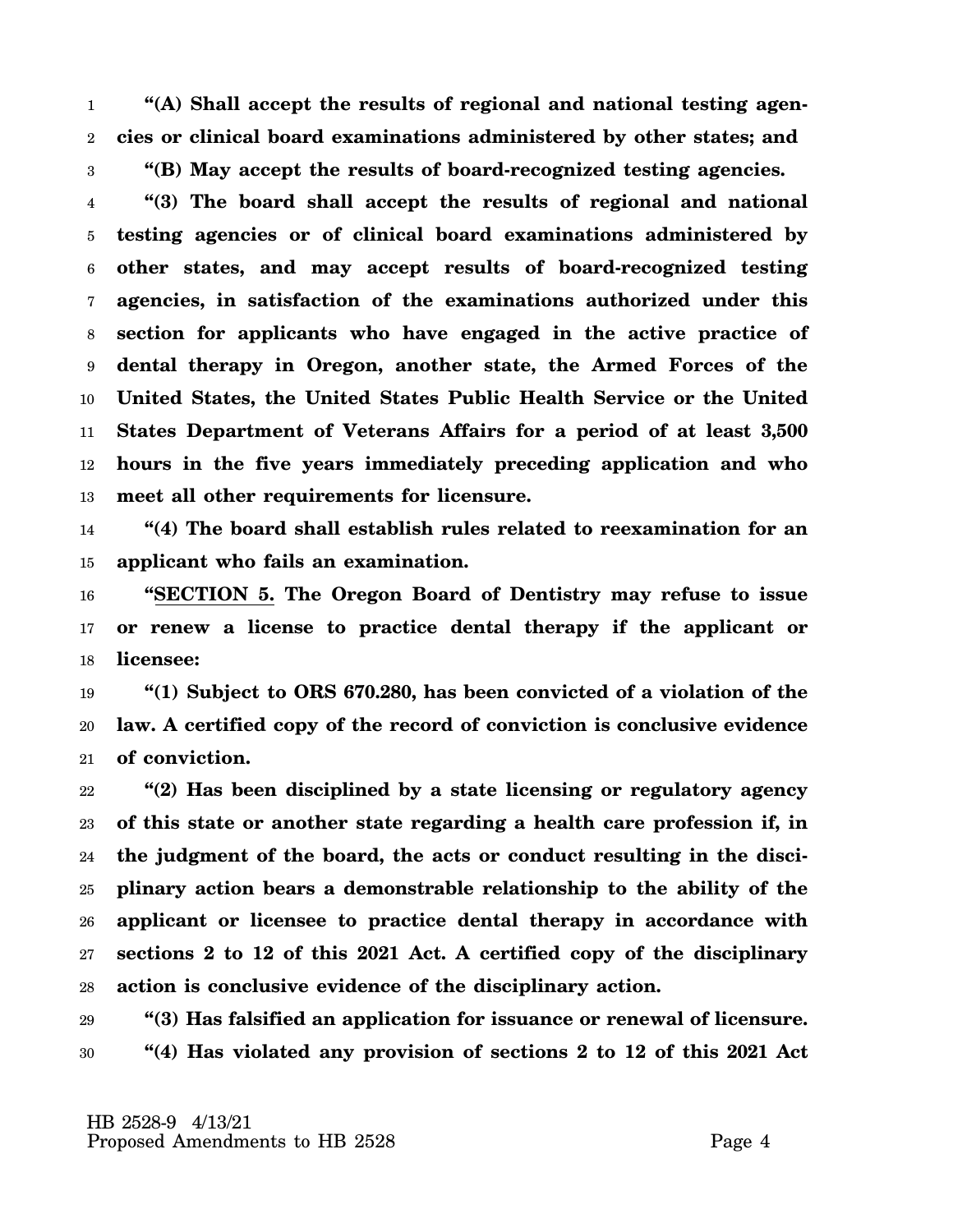1 **or a rule adopted under sections 2 to 12 of this 2021 Act.**

2 3 4 5 6 **"SECTION 6. (1) A person may not practice dental therapy or assume or use any title, words or abbreviations, including the title or designation 'dental therapist,' that indicate that the person is authorized to practice dental therapy unless the person is licensed under section 3 of this 2021 Act.**

7 **"(2) Subsection (1) of this section does not prohibit:**

8 9 10 **"(a) The practice of dental therapy by a health care provider performing services within the health care provider's authorized scope of practice.**

11 12 13 14 15 16 **"(b) The practice of dental therapy in the discharge of official duties on behalf of the United States government, including but not limited to the Armed Forces of the United States, the United States Coast Guard, the United States Public Health Service, the United States Bureau of Indian Affairs or the United States Department of Veterans Affairs.**

17 18 **"(c) The practice of dental therapy pursuant to an educational program described in section 3 of this 2021 Act.**

19 20 21 22 23 **"(d) A dental therapist authorized to practice in another state or jurisdiction from making a clinical presentation sponsored by a bona fide dental or dental therapy association or society or an accredited dental or dental therapy education program approved by the Oregon Board of Dentistry.**

24 25 26 27 28 29 30 **"(e) Bona fide students of dental therapy from engaging in clinical studies during the period of their enrollment and as a part of the course of study in a dental therapy education program described in section 3 (1) of this 2021 Act. The clinical studies may be conducted on the premises of the program or in a clinical setting located off the premises. The facility, instructional staff and course of study at an off-premises location must meet minimum requirements established**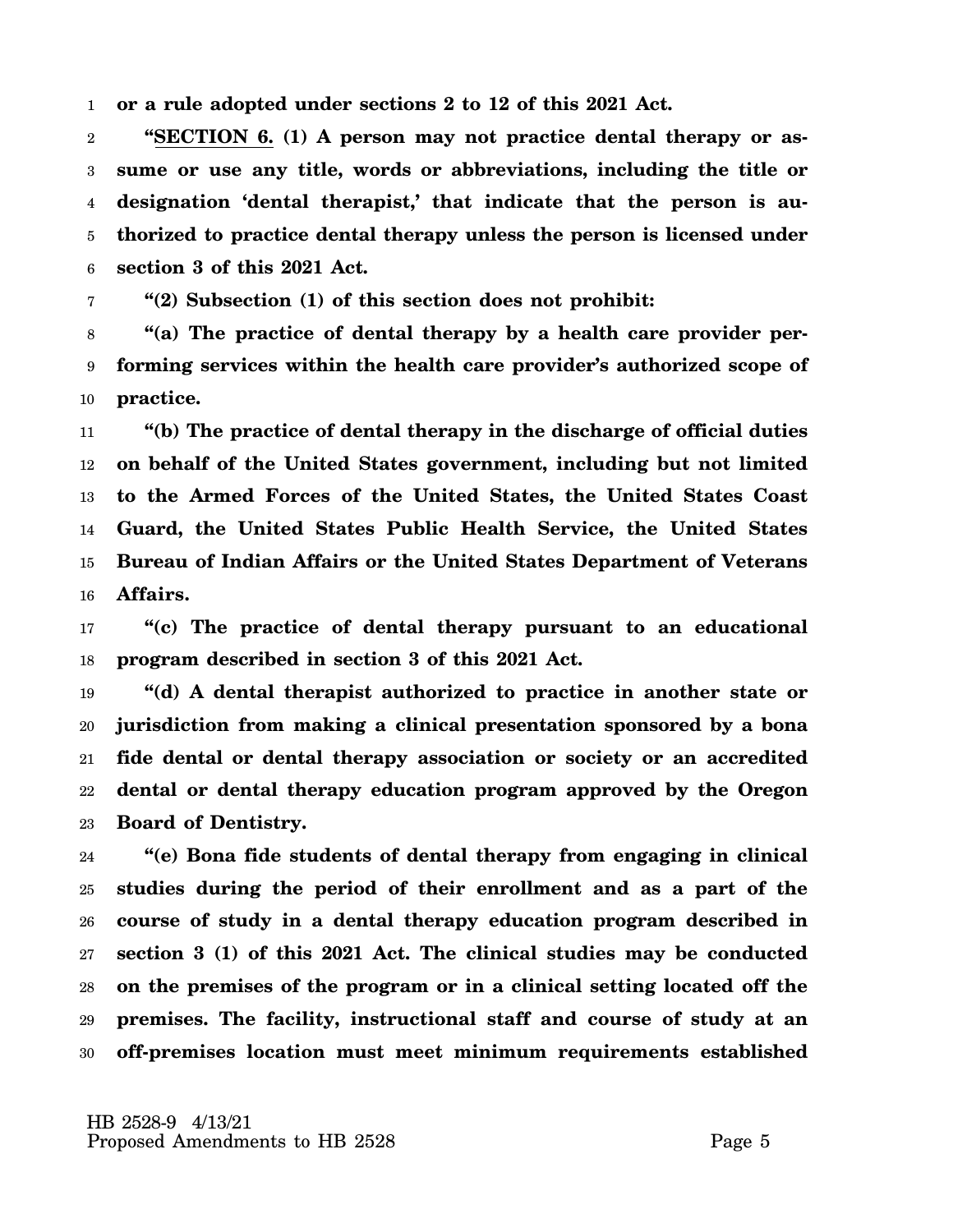1 2 3 **by the board by rule. The clinical studies at the off-premises location must be performed under the indirect supervision of a member of the program faculty.**

4 5 6 7 8 9 10 11 12 13 14 **"(f) Bona fide full-time students of dental therapy, during the period of their enrollment and as a part of the course of study in a dental therapy education program located outside of Oregon that is accredited by the Commission on Dental Accreditation of the American Dental Association or its successor agency, from engaging in community-based or clinical studies as an elective or required rotation in a clinical setting located in Oregon, if the community-based or clinical studies meet minimum requirements established by the board by rule and are performed under the indirect supervision of a member of the faculty of the Oregon Health and Science University School of Dentistry.**

15 16 17 18 19 20 21 **"(g) The performance of duties by a federally certified dental health aide therapist or tribally authorized dental therapist in a clinic operated by the Indian Health Service, including, as described in 25 U.S.C. 1603, an Indian Health Service Direct Service Tribe clinic, a clinic operated under an Indian Self-Determination and Education Assistance Act of 1975 (P.L. 93-638) contract or a clinic operated under an urban Indian organization.**

22 23 **"SECTION 7. (1) The Oregon Board of Dentistry may impose nonrefundable fees for the following:**

- 24 **"(a) Application for licensure;**
- 25 **"(b) Examinations;**

26 **"(c) Biennial dental therapy licenses, both active and inactive;**

- 27 **"(d) Licensure renewal fees;**
- 28 **"(e) Permits; and**

29 **"(f) Delinquency.**

30 **"(2) Subject to prior approval of the Oregon Department of Admin-**

 HB 2528-9 4/13/21 Proposed Amendments to HB 2528 Page 6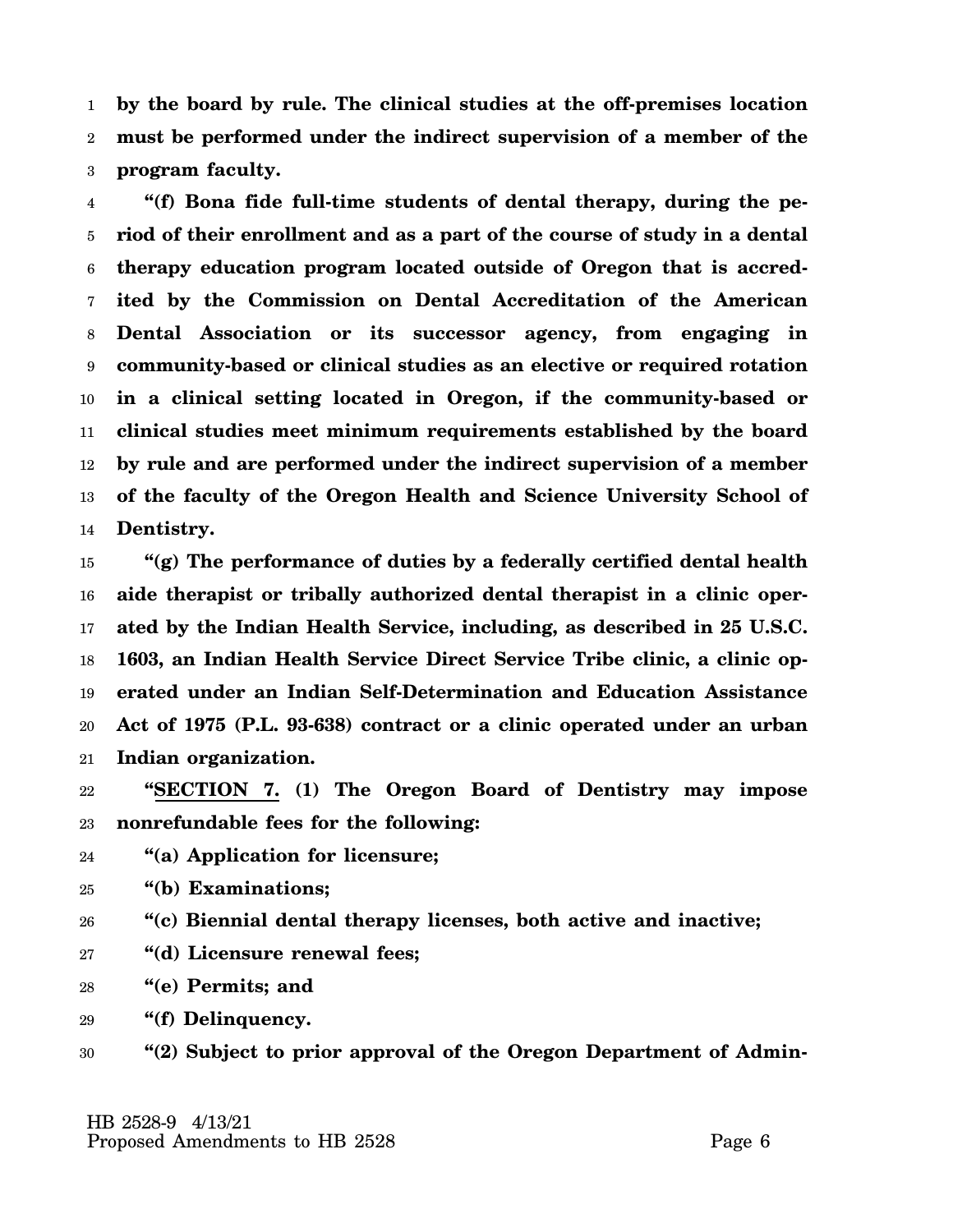1 2 3 4 5 6 **istrative Services and a report to the Emergency Board prior to adopting fees and charges, the fees and charges established under sections 2 to 12 of this 2021 Act may not exceed the cost of administering sections 2 to 12 of this 2021 Act as authorized by the Legislative Assembly within the Oregon Board of Dentistry budget and as modified by the Emergency Board.**

7 8 9 10 **"(3)(a) The Oregon Board of Dentistry may waive a license fee for a licensee who provides to the board satisfactory evidence that the licensee has discontinued the practice of dental therapy because of retirement.**

11 12 13 14 15 16 17 **"(b) A licensee described in this subsection may apply to the board for reinstatement of the license pursuant to rules adopted by the board. An application under this paragraph must include a fee. If the licensee has been retired or inactive for more than one year from the date of application, the licensee shall include with the application satisfactory evidence of clinical competence, as determined by the board.**

18 19 20 **"(4)(a) A license to practice dental therapy is valid for two years and may be renewed. A licensee shall submit to the board an application for renewal and payment of the fee.**

21 22 23 24 25 **"(b) A dental therapist issued a license in an even-numbered year must apply for renewal by September 30 of each even-numbered year thereafter. A dental therapist issued a license in an odd-numbered year must apply for renewal by September 30 of each odd-numbered year thereafter.**

26 27 **"(c) The board may charge a reasonable fee if the application for renewal or the fee is submitted more than 10 days delinquent.**

28 29 **"(5) A dental therapist shall inform the board of a change of the dental therapist's address within 30 days of the change.**

30 **"SECTION 8. (1) A dental therapist may practice dental therapy**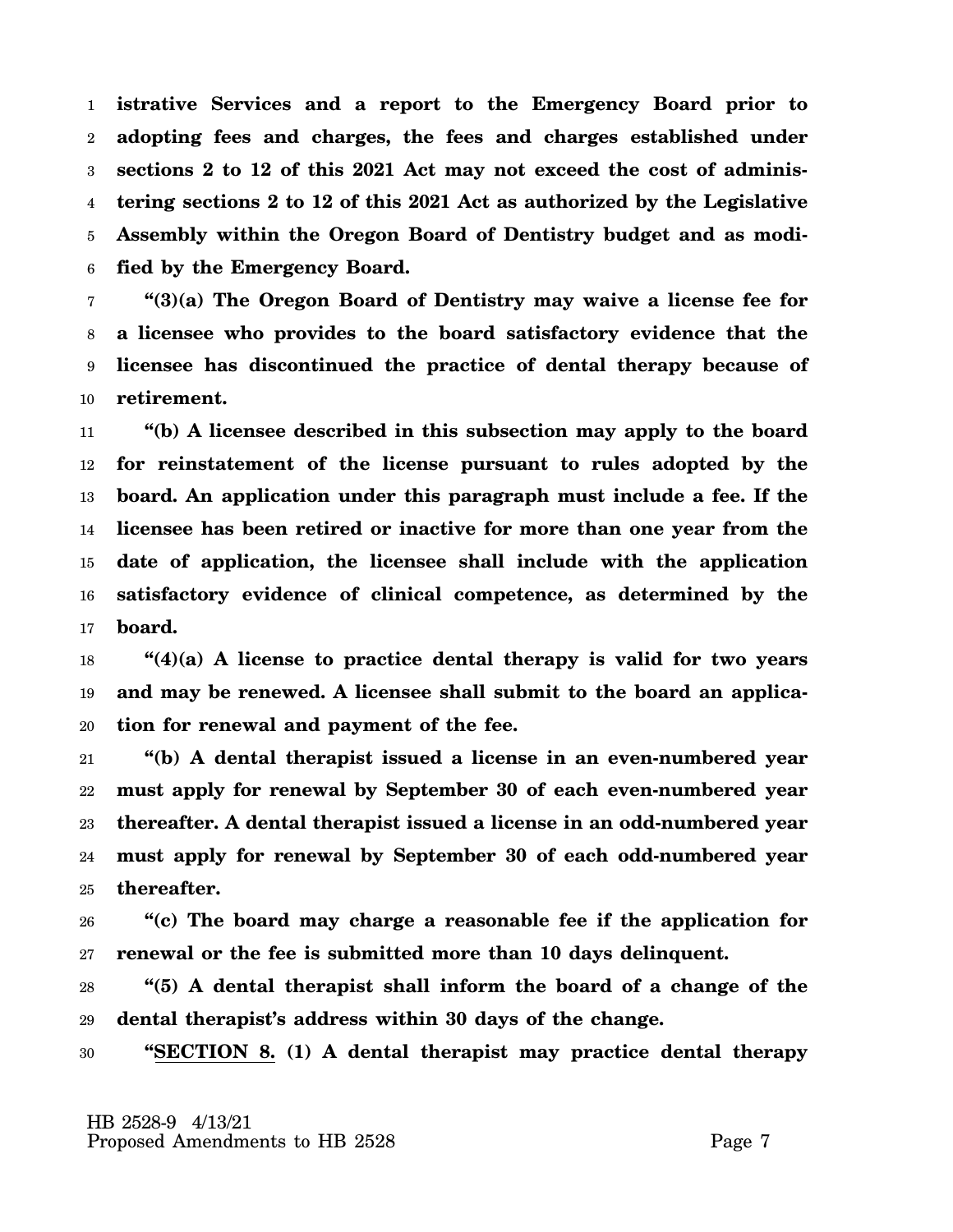1 2 3 4 **only under the supervision of a dentist and pursuant to a collaborative agreement with the dentist that outlines the supervision logistics and requirements for the dental therapist's practice. The collaborative agreement must include at least the following information:**

5 6 **"(a) The level of supervision required for each procedure performed by the dental therapist;**

7 8 9 **"(b) Circumstances under which the prior knowledge and consent of the dentist is required to allow the dental therapist to provide a certain service or perform a certain procedure;**

10 11 **"(c) The practice settings in which the dental therapist may provide care;**

12 **"(d) Any limitation on the care the dental therapist may provide;**

13 14 15 **"(e) Patient age-specific and procedure-specific practice protocols, including case selection criteria, assessment guidelines and imaging frequency;**

16 17 **"(f) Procedures for creating and maintaining dental records for patients treated by the dental therapist;**

18 19 **"(g) Guidelines for the management of medical emergencies in each of the practice settings in which the dental therapist provides care;**

20 21 22 **"(h) A quality assurance plan for monitoring care provided by the dental therapist, including chart review, patient care review and referral follow-up;**

23 24 25 26 **"(i) Protocols for the dispensation and administration of drugs, as described in section 9 of this 2021 Act, by the dental therapist, including circumstances under which the dental therapist may dispense and administer drugs;**

27 28 29 30 **"(j) Criteria for the provision of care to patients with specific medical conditions or complex medical histories, including any requirements for consultation with the dentist prior to the provision of care; and**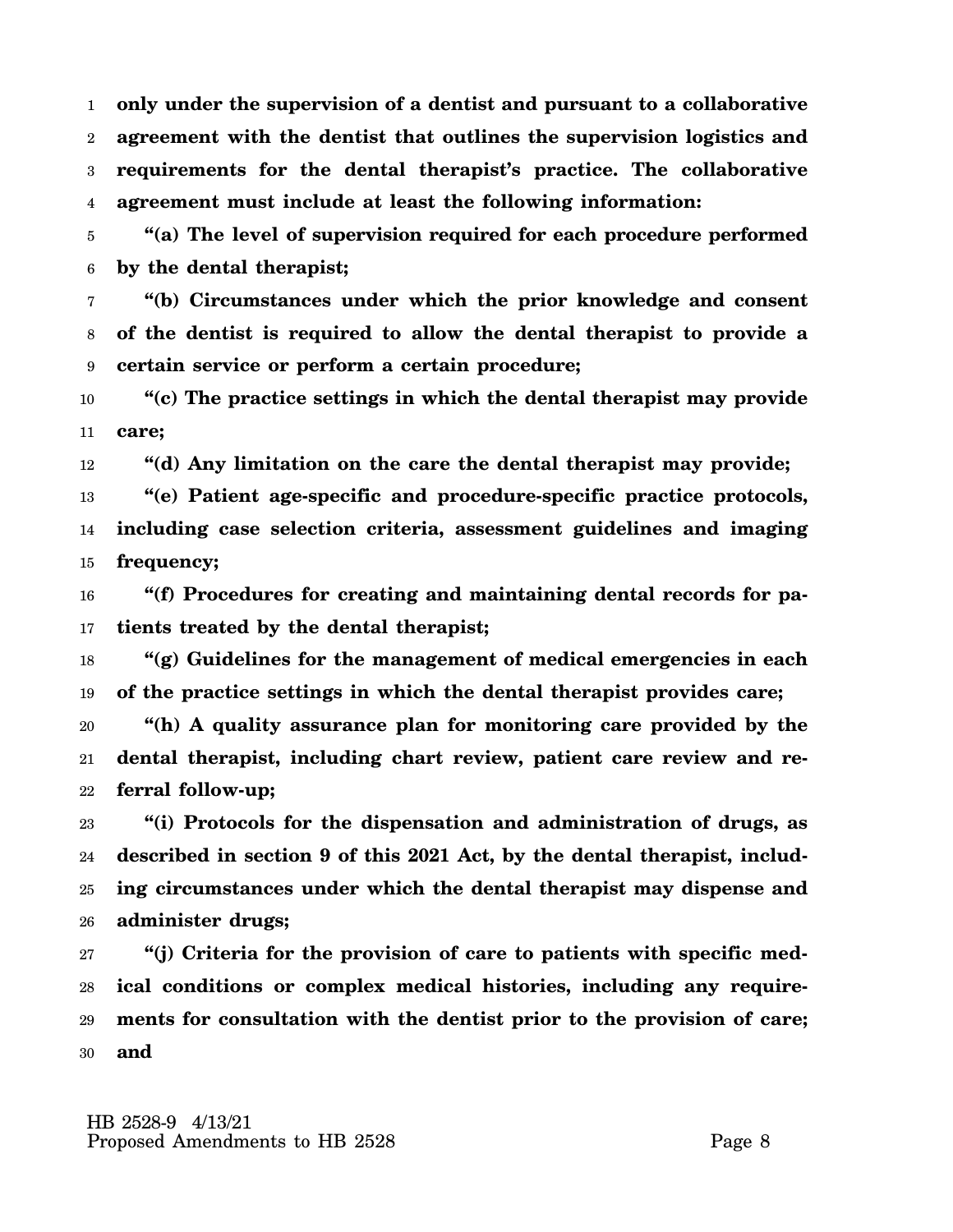1 2 3 4 5 **"(k) Protocols for when a patient requires treatment outside the dental therapist's scope of practice, including for referral of the patient for evaluation and treatment by the dentist, a physician licensed under ORS chapter 677, a nurse practitioner licensed under ORS 678.375 to 678.390 or other licensed health care provider.**

6 7 **"(2) A dentist who enters into a collaborative agreement with a dental therapist shall:**

8 9 10 **"(a) Directly provide care to a patient that is outside the scope of practice of the dental therapist or arrange for the provision of care by another dentist; and**

11 12 13 **"(b) Ensure that the dentist, or another dentist, is available to the dental therapist for timely communication during the dental therapist's provision of care to a patient.**

14 15 16 17 **"(3) A dental therapist may perform and provide only those procedures and services authorized by the dentist and set out in the collaborative agreement, and shall maintain with the dentist an appropriate level of contact, as determined by the dentist.**

18 19 20 **"(4) A dental therapist and a dentist who enter into a collaborative agreement together shall each maintain a physical copy of the collaborative agreement.**

21 22 23 **"(5)(a) A dental therapist may enter into collaborative agreements with more than one dentist if each collaborative agreement includes the same supervision requirements and scope of practice.**

24 25 **"(b) A dentist may supervise and enter into collaborative agreements with up to three dental therapists at any one time.**

26 27 **"(6)(a) A collaborative agreement must be signed by the dentist and dental therapist.**

28 29 30 **"(b) A dental therapist shall annually submit a signed copy of the collaborative agreement to the Oregon Board of Dentistry. If the collaborative agreement is revised in between annual submissions, a**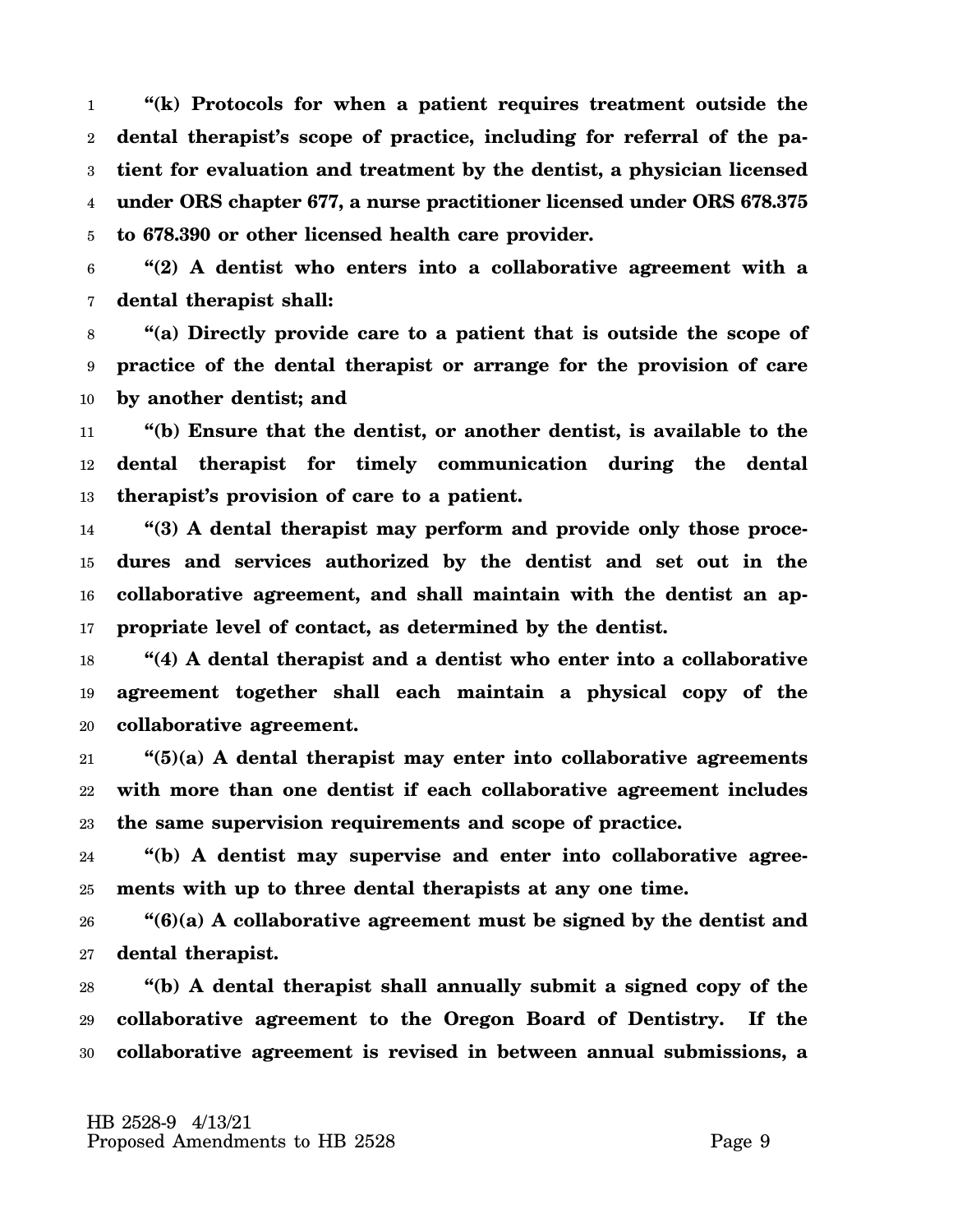1 2 **signed copy of the revised collaborative agreement must be submitted to the board as soon as practicable after the revision is made.**

3 4 5 **"SECTION 9. (1) A dental therapist may perform, pursuant to the dental therapist's collaborative agreement, the following procedures under the general supervision of the dentist:**

6 7 8 9 **"(a) Identification of conditions requiring evaluation, diagnosis or treatment by a dentist, a physician licensed under ORS chapter 677, a nurse practitioner licensed under ORS 678.375 to 678.390 or other licensed health care provider;**

10 **"(b) Comprehensive charting of the oral cavity;**

11 12 **"(c) Oral health instruction and disease prevention education, including nutritional counseling and dietary analysis;**

13 **"(d) Exposing and evaluation of radiographic images;**

14 15 **"(e) Dental prophylaxis, including subgingival scaling and polishing procedures;**

16 17 **"(f) Application of topical preventive or prophylactic agents, including fluoride varnishes and pit and fissure sealants;**

- 18 **"(g) Administering local anesthetic;**
- 19 **"(h) Pulp vitality testing;**
- 20 **"(i) Application of desensitizing medication or resin;**
- 21 **"(j) Fabrication of athletic mouth guards;**
- 22 **"(k) Changing of periodontal dressings;**

23 **"(L) Simple extractions of erupted primary teeth;**

24 **"(m) Emergency palliative treatment of dental pain;**

25 26 **"(n) Preparation and placement of direct restoration in primary and permanent teeth;**

27 **"(o) Fabrication and placement of single-tooth temporary crowns;**

28 29 **"(p) Preparation and placement of preformed crowns on primary teeth;**

30 **"(q) Indirect and direct pulp capping on permanent teeth;**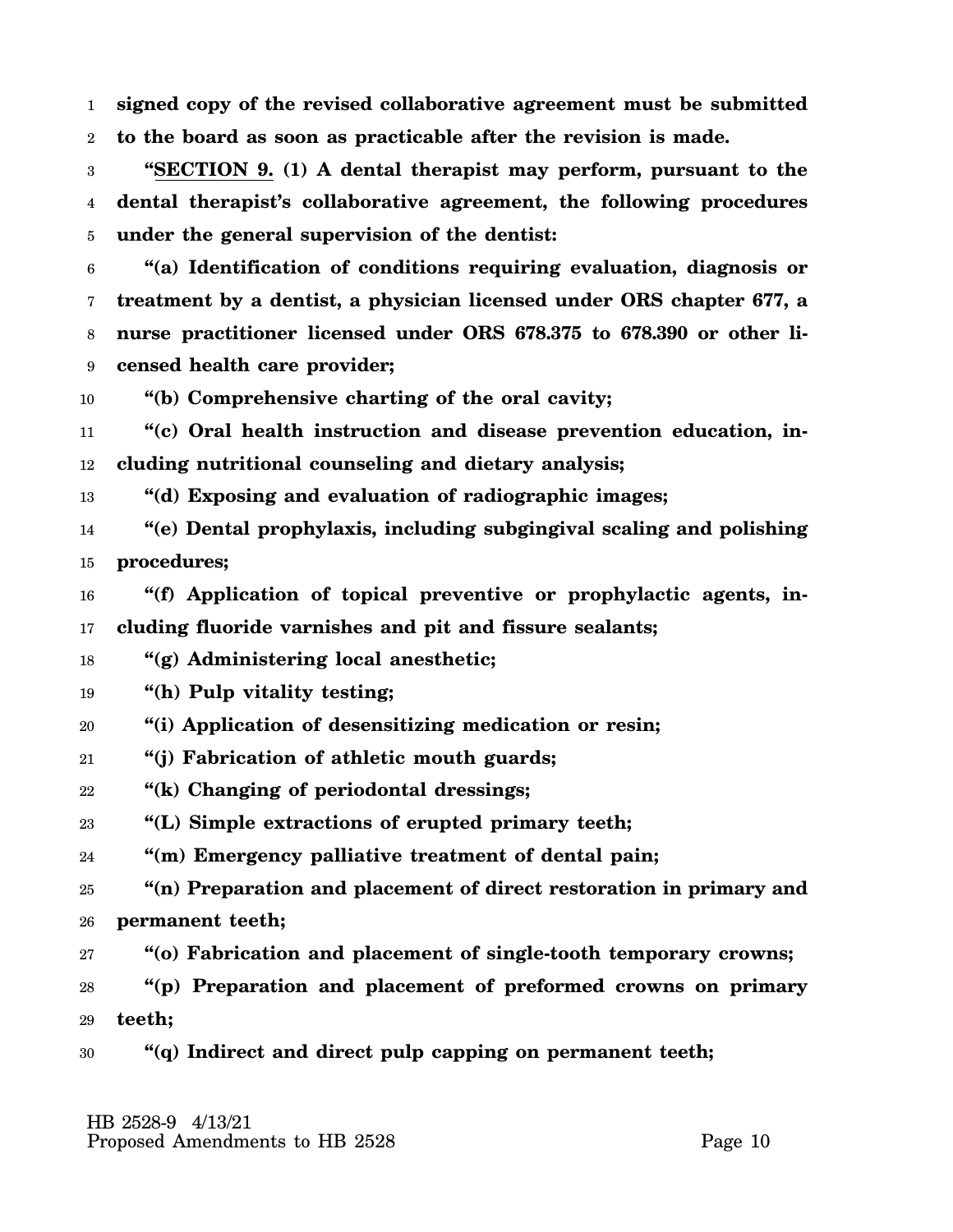- 1 **"(r) Indirect pulp capping on primary teeth;**
- 2 **"(s) Suture removal;**
- 3 **"(t) Minor adjustments and repairs of removable prosthetic devices;**
- 4 5 **"(u) Atraumatic restorative therapy and interim restorative therapy;**
- 6 7 **"(v) Oral examination, evaluation and diagnosis of conditions within the supervising dentist's authorization;**
- 8 **"(w) Removal of space maintainers;**
- 9 **"(x) The dispensation and oral or topical administration of:**
- 10 **"(A) Nonnarcotic analgesics;**
- 11 **"(B) Anti-inflammatories; and**
- 12 **"(C) Antibiotics; and**
- 13 14 **"(y) Other services as specified by the Oregon Board of Dentistry by rule.**
- 15 16 17 **"(2) A dental therapist may perform, pursuant to the dental therapist's collaborative agreement, the following procedures under the indirect supervision of the dentist:**
- 18 **"(a) Placement of temporary restorations;**
- 19 **"(b) Fabrication of soft occlusal guards;**
- 20 **"(c) Tissue reconditioning and soft reline;**
- 21 **"(d) Tooth reimplantation and stabilization;**
- 22 **"(e) Recementing of permanent crowns;**
- 23 **"(f) Pulpotomies on primary teeth;**
- 24 25 **"(g) Simple extractions of periodontally diseased permanent teeth with advanced mobility; and**
- 26 **"(h) Brush biopsies.**

27 28 29 30 **"(3)(a) A dental therapist may supervise a dental assistant and an expanded function dental assistant, as defined by the board by rule, if the dental therapist is authorized to perform the services provided by the dental assistant or expanded function dental assistant.**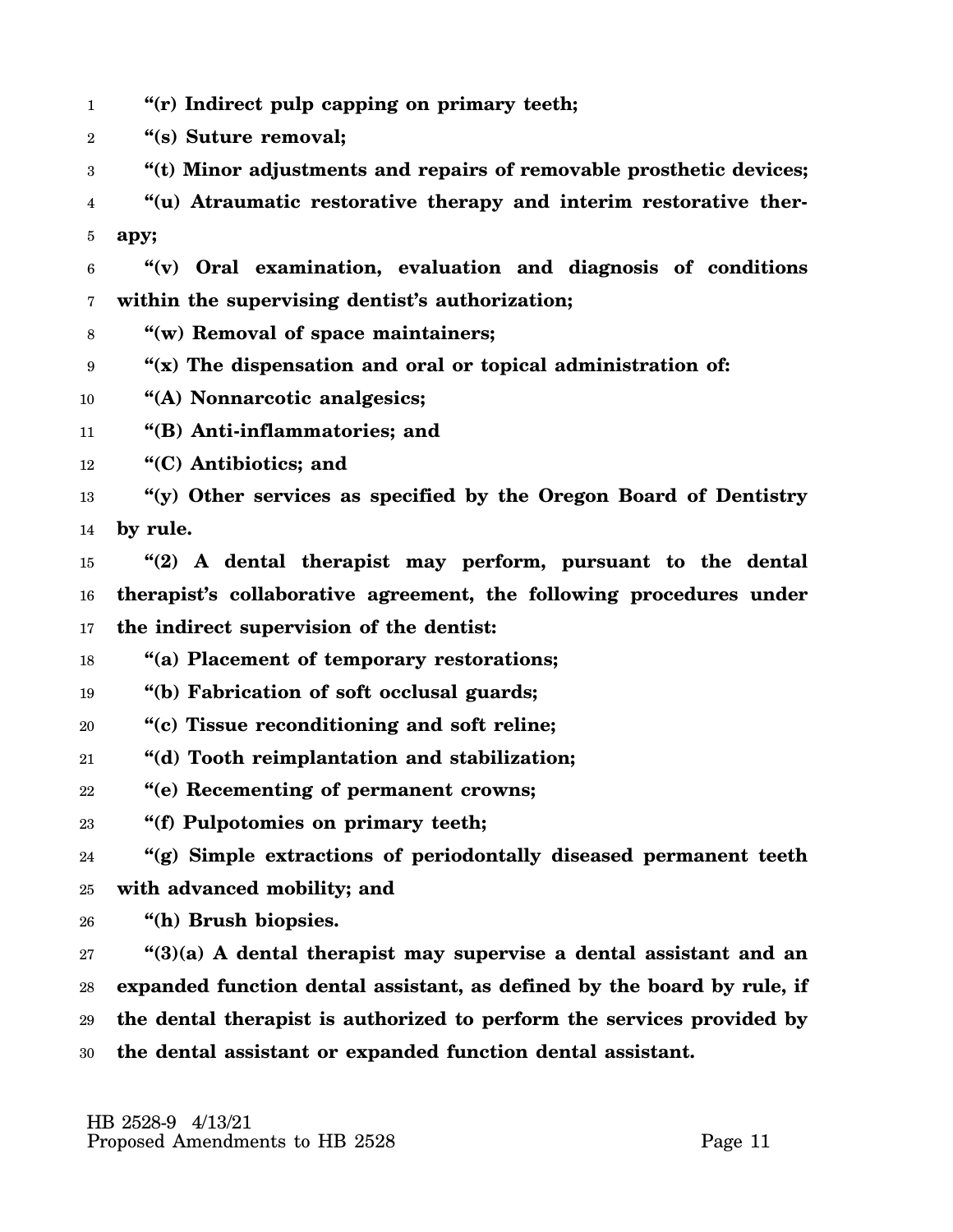1 2 **"(b) A dental therapist may supervise up to two individuals under this subsection.**

3 4 5 6 7 **"SECTION 10. (1) A dental therapist may perform the procedures listed in section 9 of this 2021 Act so long as the procedures are included in an education program described in section 3 (1) of this 2021 Act or the dental therapist has received additional training in the procedure approved by the Oregon Board of Dentistry.**

8 9 **"(2) A dental therapist shall purchase and maintain liability insurance as determined sufficient by the board.**

10 11 12 13 14 **"(3) A dental therapist shall dedicate at least 51 percent of the dental therapist's practice to patients who represent underserved populations, as defined by the Oregon Health Authority by rule, or patients located in dental care health professional shortage areas, as determined by the authority.**

15 16 **"SECTION 11. A person licensed under section 3 of this 2021 Act is subject to the provisions of ORS 679.140.**

17 18 19 20 **"SECTION 12. The Oregon Board of Dentistry shall adopt rules necessary to administer sections 2 to 12 of this 2021 Act. In adopting rules under this section, the board shall consult with dental therapists and organizations that represent dental therapists in this state.**

21 **"SECTION 13.** ORS 679.010 is amended to read:

22 23 "679.010. As used in this chapter and ORS 680.010 to 680.205, unless the context requires otherwise:

24 25 26 27 28 "(1) 'Dental assistant' means a person who, under the supervision of a dentist **or dental therapist**, renders assistance to a dentist, **dental therapist,** dental hygienist, dental technician or another dental assistant or who, under the supervision of a dental hygienist, renders assistance to a dental hygienist providing dental hygiene.

29 30 "(2) 'Dental hygiene' is that portion of dentistry that includes, but is not limited to: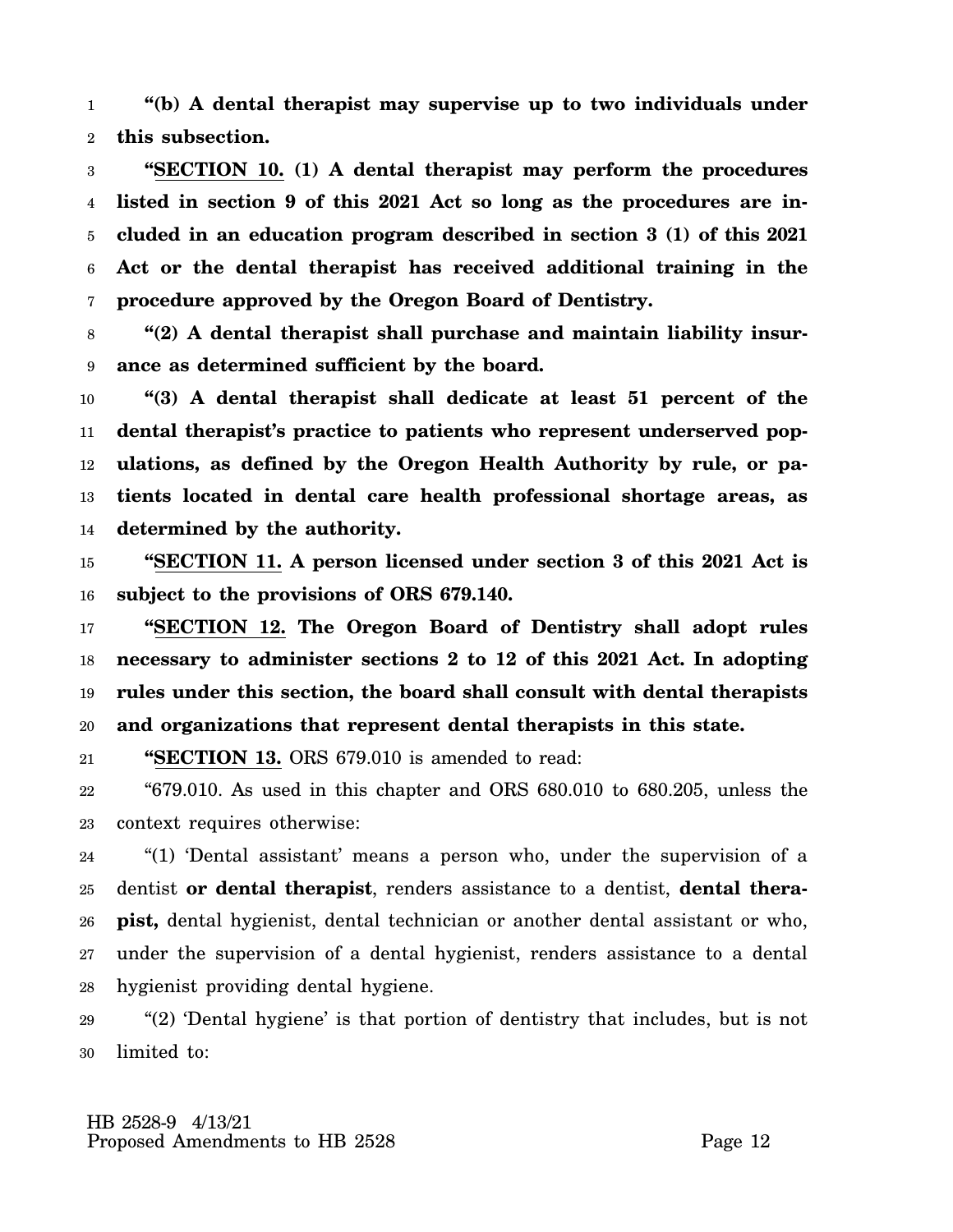1 2 "(a) The rendering of educational, preventive and therapeutic dental services and diagnosis and treatment planning for such services;

3 4 5 "(b) Prediagnostic risk assessment, scaling, root planing, curettage, the application of sealants and fluoride and any related intraoral or extraoral procedure required in the performance of such services; and

6 7 "(c) Prescribing, dispensing and administering prescription drugs for the services described in paragraphs (a) and (b) of this subsection.

8 9 "(3) 'Dental hygienist' means a person who, under the supervision of a dentist, practices dental hygiene.

10 11 12 13 14 "(4) 'Dental technician' means a person who, at the authorization of a dentist, makes, provides, repairs or alters oral prosthetic appliances and other artificial materials and devices that are returned to a dentist and inserted into the human oral cavity or that come in contact with its adjacent structures and tissues.

15 16 "**(5) 'Dental therapist' means a person licensed to practice dental therapy under section 3 of this 2021 Act.**

17 18 19 20 **"(6) 'Dental therapy' means the provision of preventive dental care, restorative dental treatment and other educational, clinical and therapeutic patient services as part of a dental care team, including the services described under section 9 of this 2021 Act.**

21 22 "[*(5)*] **(7)** 'Dentist' means a person who may perform any intraoral or extraoral procedure required in the practice of dentistry.

23 24 25 26 "[*(6)*] **(8)** 'Dentist of record' means a dentist that either authorizes treatment for, supervises treatment of or provides treatment for a patient in a dental office or clinic owned or operated by an institution as described in ORS 679.020 (3).

27 " $[(7)(a)]$  (9)(a) 'Dentistry' means the healing art concerned with:

28 29 30 "(A) The examination, diagnosis, treatment planning, treatment, care and prevention of conditions within the human oral cavity and maxillofacial region, and of conditions of adjacent or related tissues and structures; and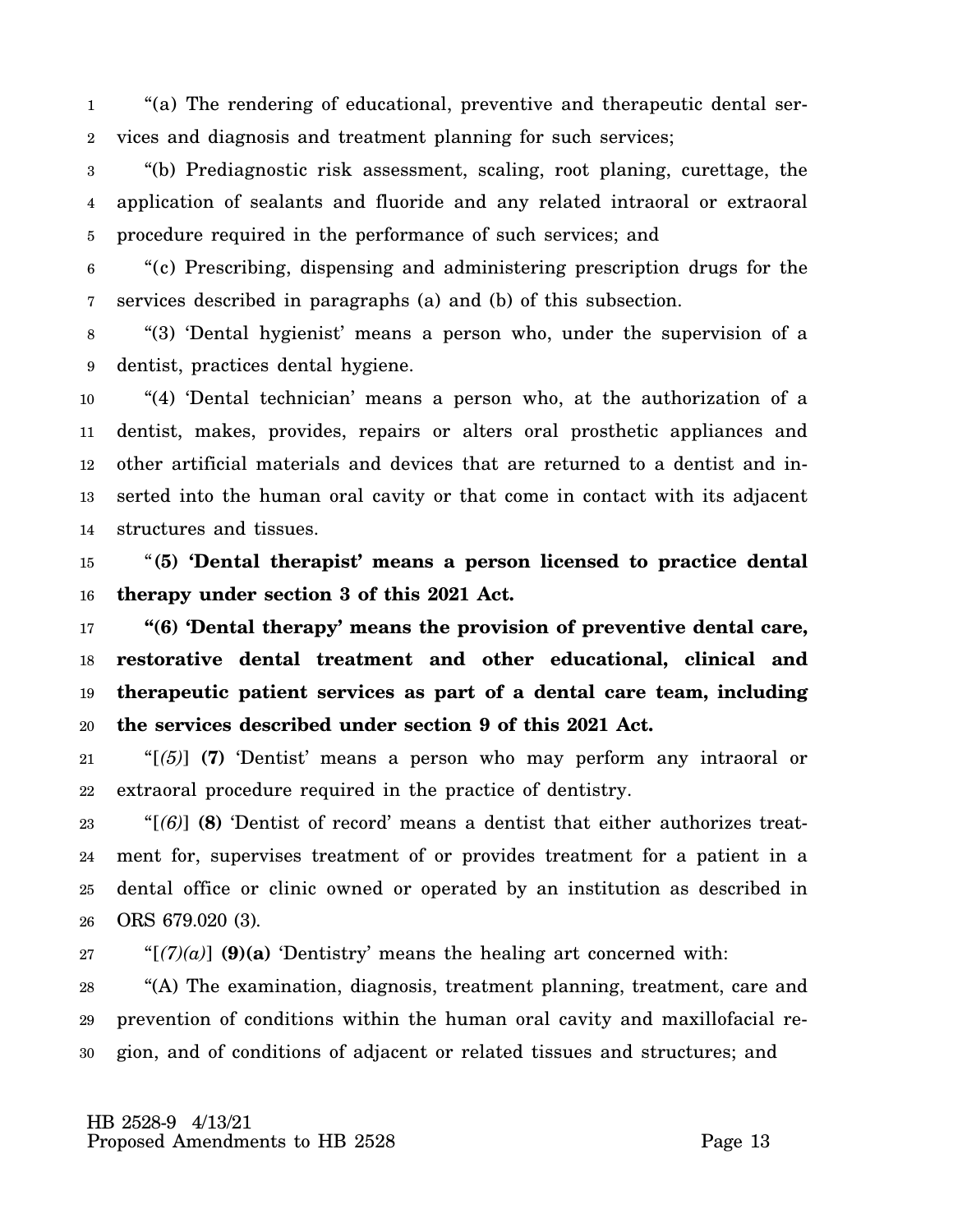1 2 3 "(B) The prescribing, dispensing and administering of prescription drugs for purposes related to the activities described in subparagraph (A) of this paragraph.

4 "(b) 'Dentistry' includes, but is not limited to:

5 6 7 "(A) The cutting, altering, repairing, removing, replacing or repositioning of hard or soft tissues and other acts or procedures as determined by the Oregon Board of Dentistry and included in the curricula of:

8 9 "(i) Dental schools accredited by the Commission on Dental Accreditation of the American Dental Association;

10 "(ii) Post-graduate training programs; or

11 "(iii) Continuing education courses.

12 "(B) The prescription and administration of vaccines.

13 14 15 16 "[*(8)*] **(10)** 'Direct supervision' means supervision requiring that a dentist diagnose the condition to be treated, that a dentist authorize the procedure to be performed, and that a dentist remain in the dental treatment room while the procedures are performed.

17 18 19 20 "[*(9)*] **(11)** 'Expanded practice dental hygienist' means a dental hygienist who performs dental hygiene services in accordance with ORS 680.205 as authorized by an expanded practice dental hygienist permit issued by the board under ORS 680.200.

21 22 23 24 25 26 27 28 "[*(10)*] **(12)** 'General supervision' means supervision requiring that a dentist authorize the procedures by standing orders, practice agreements or collaboration agreements, but not requiring that a dentist be present when the authorized procedures are performed. The authorized procedures may also be performed at a place other than the usual place of practice of the dentist. "[*(11)*] **(13)** 'Indirect supervision' means supervision requiring that a dentist authorize the procedures and that a dentist be on the premises while the procedures are performed.

29 **"SECTION 14.** ORS 679.140 is amended to read:

30 "679.140. (1) The Oregon Board of Dentistry may discipline as provided in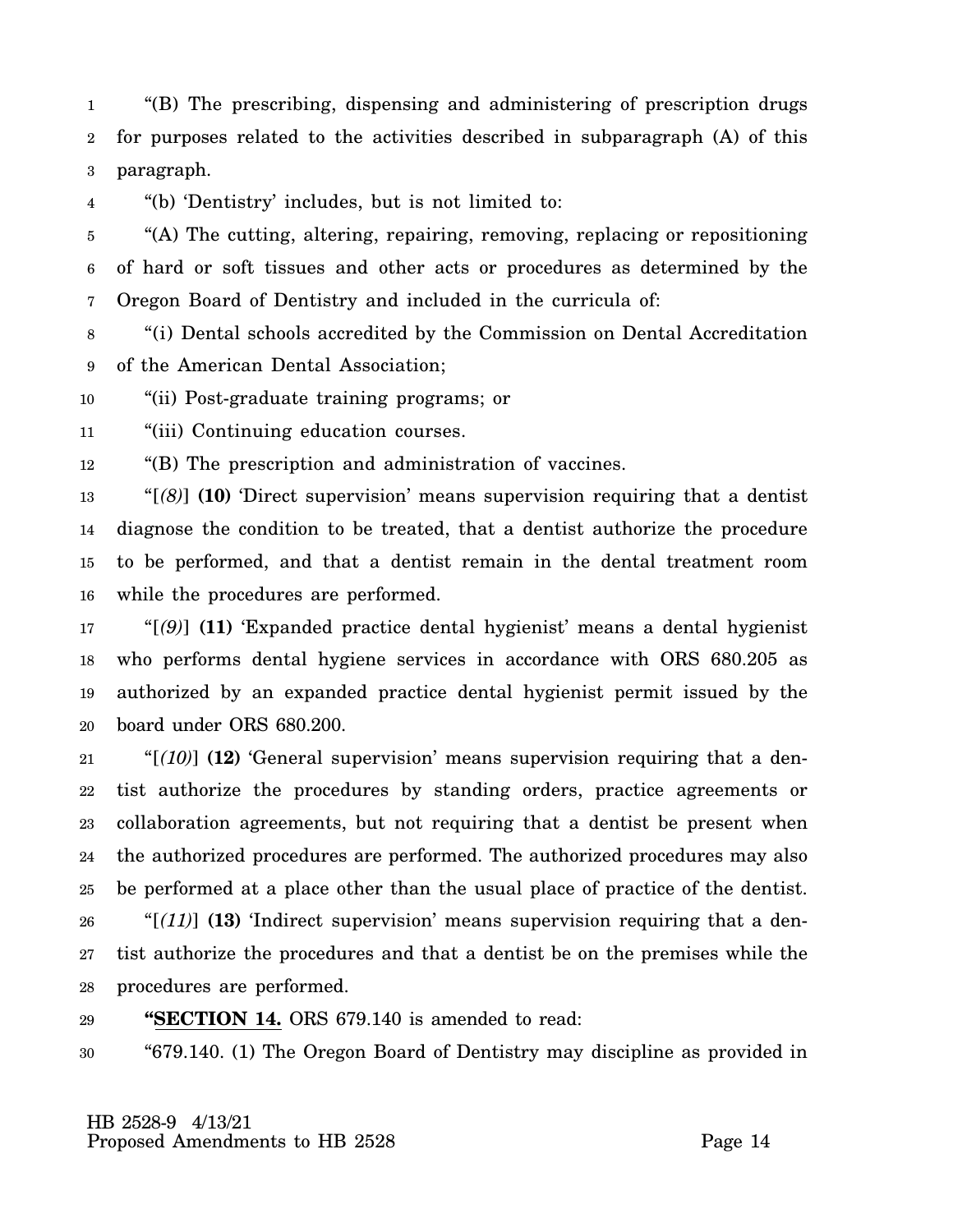1 2 this section any person licensed to practice dentistry in this state for any of the following causes:

3 4 5 6 7 "(a) Conviction of any violation of the law for which the court could impose a punishment if the board makes the finding required by ORS 670.280. The record of conviction or a certified copy thereof, certified by the clerk of the court or by the judge in whose court the conviction is entered, is conclusive evidence of the conviction.

8 9 "(b) Renting or lending a license or diploma of the dentist to be used as the license or diploma of another person.

10 "(c) Unprofessional conduct.

11 12 13 "(d) Any violation of this chapter or ORS 680.010 to 680.205, of rules adopted pursuant to this chapter or ORS 680.010 to 680.205 or of an order issued by the board.

14 15 16 17 "(e) Engaging in or permitting the performance of unacceptable patient care by the dentist or by any person working under the supervision of the dentist due to a deliberate or negligent act or failure to act by the dentist, regardless of whether actual injury to the patient is established.

18 "(f) Incapacity to practice safely.

19 20 "(2) 'Unprofessional conduct' as used in this chapter includes but is not limited to the following:

21 "(a) Obtaining any fee by fraud or misrepresentation.

22 23 "(b) Willfully betraying confidences involved in the patient-dentist relationship.

24 25 "(c) Employing, aiding, abetting or permitting any unlicensed personnel to practice dentistry [*or*]**,** dental hygiene **or dental therapy**.

26 27 "(d) Making use of any advertising statements of a character tending to deceive or mislead the public or that are untruthful.

28 "(e) Impairment as defined in ORS 676.303.

29 30 "(f) Obtaining or attempting to obtain a controlled substance in any manner proscribed by the rules of the board.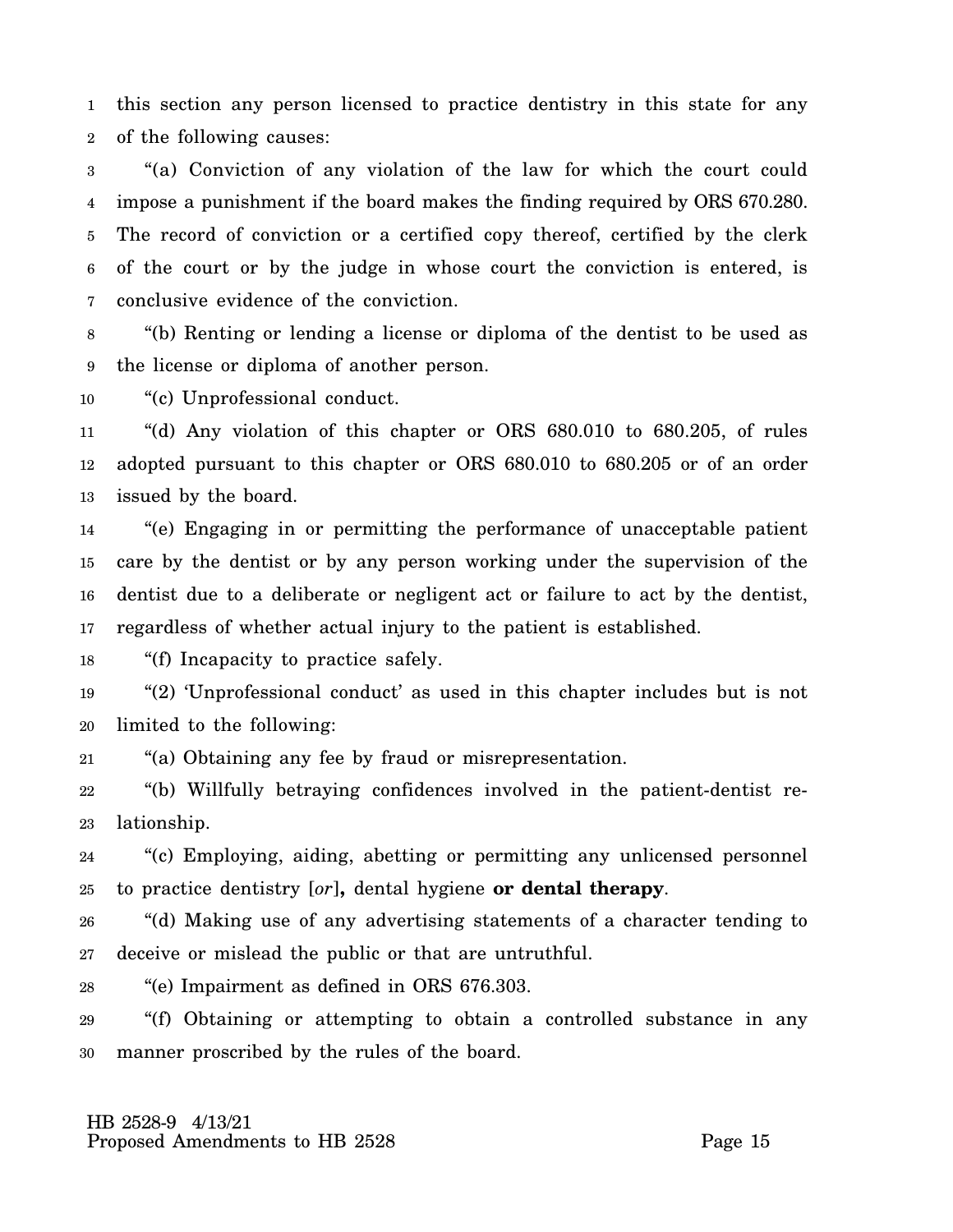1 2 3 4 5 6 7 8 9 10 "(g) Prescribing or dispensing drugs outside the scope of the practice of dentistry or in a manner that impairs the health and safety of an individual. "(h) Disciplinary action by a state licensing or regulatory agency of this or another state regarding a license to practice dentistry, dental hygiene**, dental therapy** or any other health care profession when, in the judgment of the board, the act or conduct resulting in the disciplinary action bears a demonstrable relationship to the ability of the licensee or applicant to practice dentistry [*or*]**,** dental hygiene **or dental therapy** in accordance with the provisions of this chapter. A certified copy of the record of the disciplinary action is conclusive evidence of the disciplinary action.

11 12 13 14 15 "(3) The proceedings under this section may be taken by the board from the matters within its knowledge or may be taken upon the information of another, but if the informant is a member of the board, the other members of the board shall constitute the board for the purpose of finding judgment of the accused.

16 17 18 19 20 21 22 "(4) In determining what constitutes unacceptable patient care, the board may take into account all relevant factors and practices, including but not limited to the practices generally and currently followed and accepted by persons licensed to practice dentistry in this state, the current teachings at accredited dental schools, relevant technical reports published in recognized dental journals and the desirability of reasonable experimentation in the furtherance of the dental arts.

23 24 "(5) In disciplining a person as authorized by subsection  $(1)$  of this section, the board may use any or all of the following methods:

25 "(a) Suspend judgment.

- 26 "(b) Place a licensee on probation.
- 27 "(c) Suspend a license to practice dentistry in this state.
- 28 "(d) Revoke a license to practice dentistry in this state.
- 29 "(e) Place limitations on a license to practice dentistry in this state.
- 30 "(f) Refuse to renew a license to practice dentistry in this state.

 HB 2528-9 4/13/21 Proposed Amendments to HB 2528 Proposed Amendments to HB 2528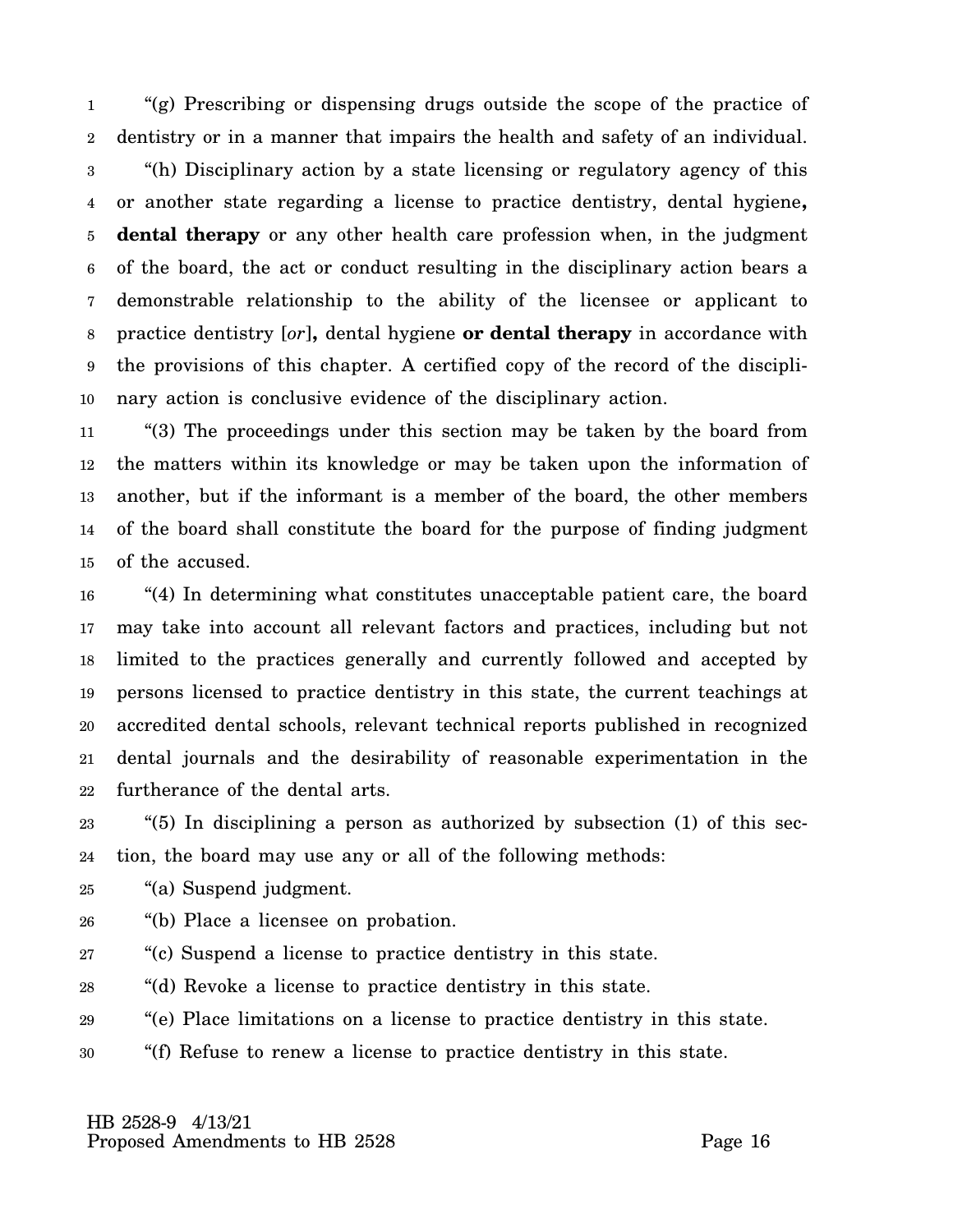1 2 "(g) Accept the resignation of a licensee to practice dentistry in this state.

3 "(h) Assess a civil penalty.

4 "(i) Reprimand a licensee.

5 6 7 "(j) Impose any other disciplinary action the board in its discretion finds proper, including assessment of the costs of the disciplinary proceedings as a civil penalty.

8 9 10 11 12 13 14 15 16 17 18 "(6) If the board places any person upon probation as set forth in subsection (5)(b) of this section, the board may determine and may at any time modify the conditions of the probation and may include among them any reasonable condition for the purpose of protection of the public and for the purpose of the rehabilitation of the probationer or both. Upon expiration of the term of probation, further proceedings shall be abated by the board if the person holding the license furnishes the board with evidence that the person is competent to practice dentistry and has complied with the terms of probation. If the evidence fails to establish competence to the satisfaction of the board or if the evidence shows failure to comply with the terms of the probation, the board may revoke or suspend the license.

19 20 21 22 23 24 25 26 27 "(7) If a license to practice dentistry in this state is suspended, the person holding the license may not practice during the term of suspension. Upon the expiration of the term of suspension, the license shall be reinstated by the board if the board finds, based upon evidence furnished by the person, that the person is competent to practice dentistry and has not practiced dentistry in this state during the term of suspension. If the evidence fails to establish to the satisfaction of the board that the person is competent or if any evidence shows the person has practiced dentistry in this state during the term of suspension, the board may revoke the license after notice and hearing.

28 29 30 "(8) Upon receipt of a complaint under this chapter or ORS 680.010 to 680.205, the board shall conduct an investigation as described under ORS 676.165.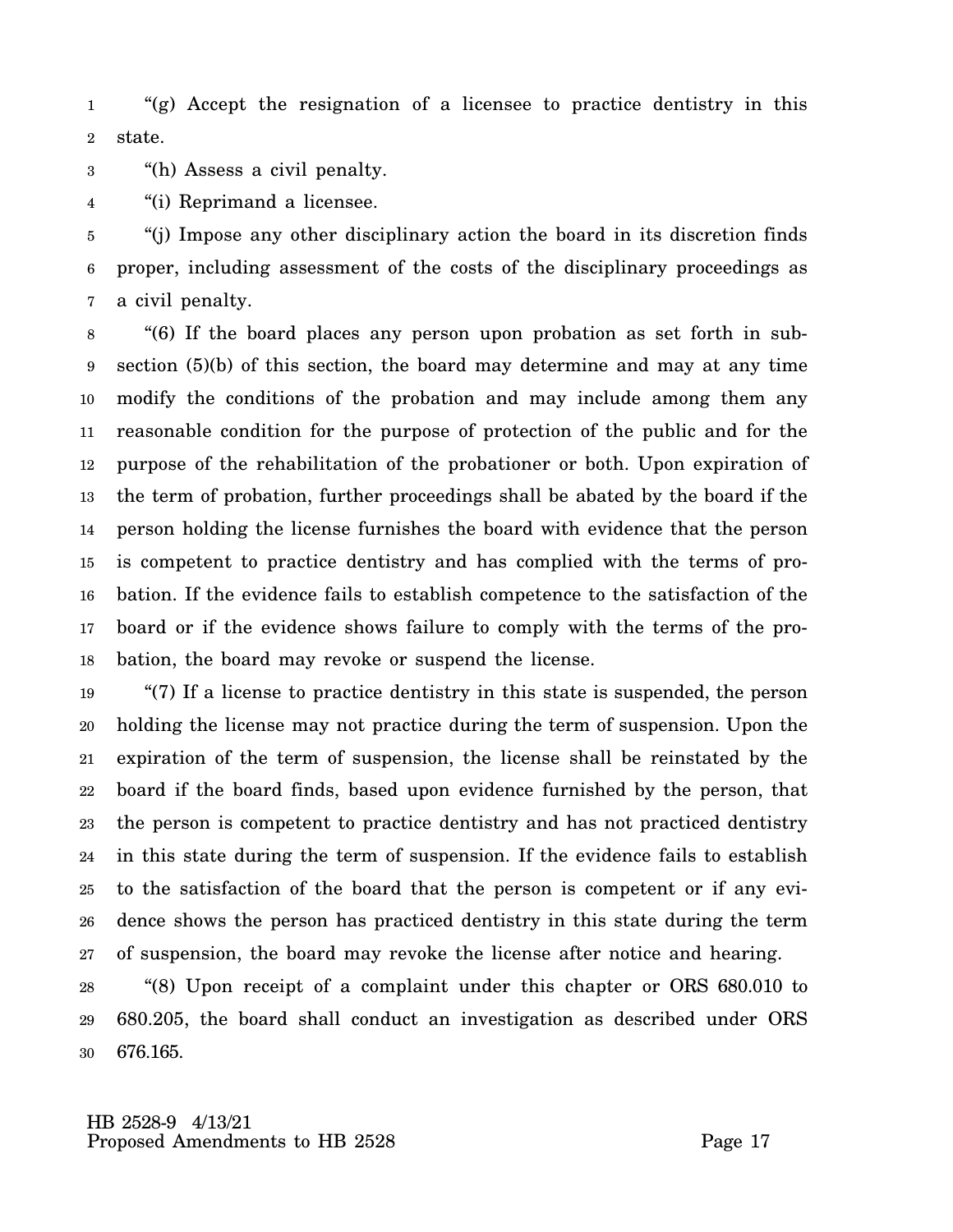1 2 3 4 5 6 7 8 "(9) Information that the board obtains as part of an investigation into licensee or applicant conduct or as part of a contested case proceeding, consent order or stipulated agreement involving licensee or applicant conduct is confidential as provided under ORS 676.175. Notwithstanding ORS 676.165 to 676.180, the board may disclose confidential information regarding a licensee or an applicant to persons who may evaluate or treat the licensee or applicant for drug abuse, alcohol abuse or any other health related conditions.

9 10 11 12 "(10) The board may impose against any person who violates the provisions of this chapter or ORS 680.010 to 680.205 or rules of the board a civil penalty of up to \$5,000 for each violation. Any civil penalty imposed under this section shall be imposed in the manner provided in ORS 183.745.

13 14 15 "(11) Notwithstanding the expiration, suspension, revocation or surrender of the license, or the resignation or retirement of the licensee, the board may:

16 17 "(a) Proceed with any investigation of, or any action or disciplinary proceedings against, the dentist [*or*]**,** dental hygienist **or dental therapist**; or

18 "(b) Revise or render void an order suspending or revoking the license.

19 20 21 22 "(12)(a) The board may continue with any proceeding or investigation for a period not to exceed four years from the date of the expiration, suspension, revocation or surrender of the license, or the resignation or retirement of the licensee; or

23 24 25 "(b) If the board receives a complaint or initiates an investigation within that four-year period, the board's jurisdiction continues until the matter is concluded by a final order of the board following any appeal.

26 27 "(13) Withdrawing the application for license does not close any investigation, action or proceeding against an applicant.

## 28 **"SECTION 15.** ORS 679.170 is amended to read:

29 "679.170. [*No person shall*] **A person may not**:

30 "(1) Sell or barter, or offer to sell or barter, any diploma or document

 HB 2528-9 4/13/21 Proposed Amendments to HB 2528 Proposed Amendments to HB 2528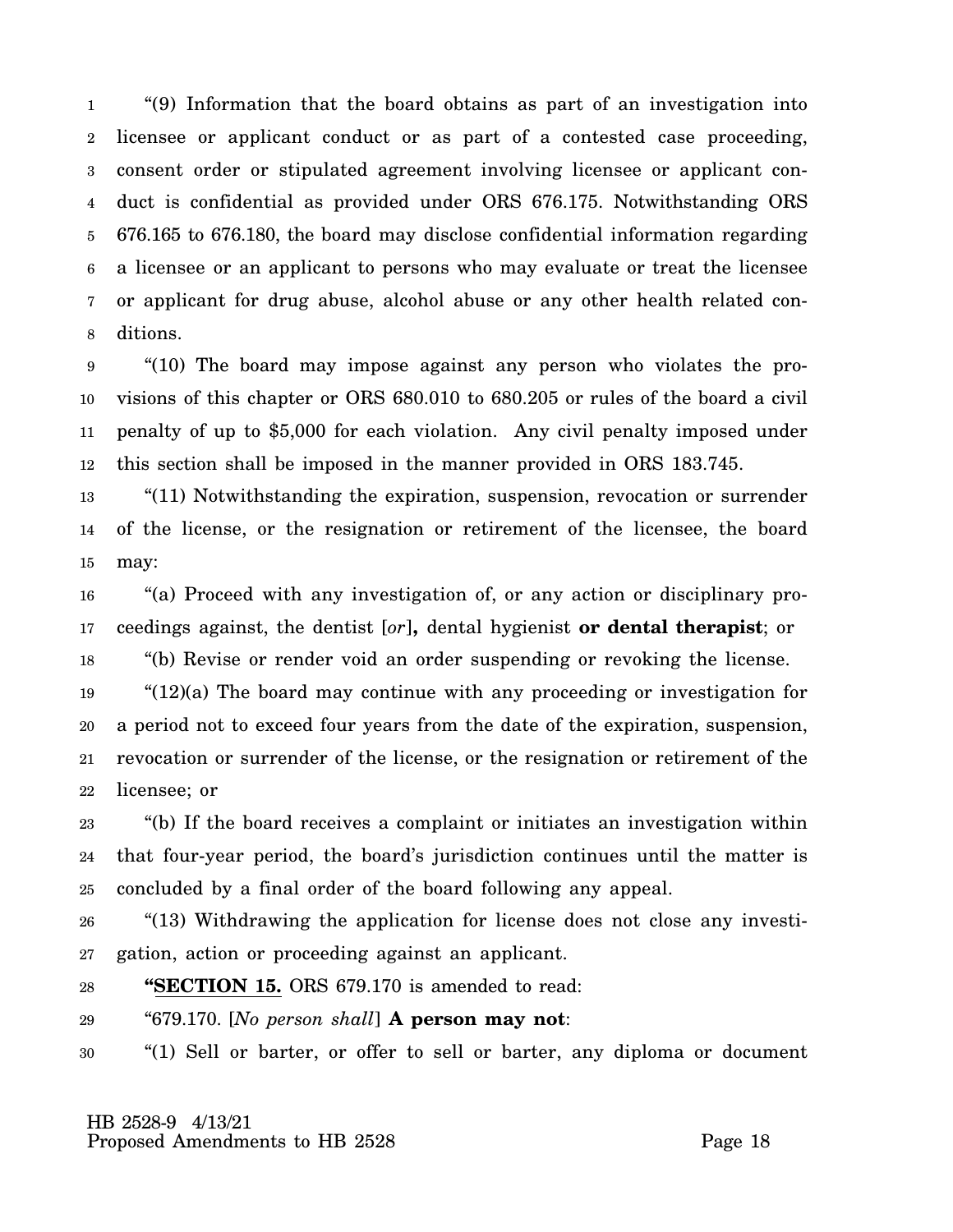1 2 3 conferring or purporting to confer any dental degree, or any certificate or transcript made or purporting to be made, pursuant to the laws regulating the license and registration of dentists.

4 5 6 7 "(2) Purchase or procure by barter, any [*such*] diploma, certificate or transcript **described in subsection (1) of this section**, with intent that it be used as evidence of the holder's qualification to practice dentistry, or in fraud of the laws regulating [*such*] **the** practice **of dentistry**.

8 9 "(3) With fraudulent intent, alter in a material regard any [*such*] diploma, certificate or transcript **described in subsection (1) of this section**.

10 11 12 13 14 "(4) Use or attempt to use any [*such*] diploma, certificate or transcript **described in subsection (1) of this section**, which has been purchased, fraudulently issued, counterfeited or materially altered, either as a license or color of license to practice dentistry, or in order to procure registration as a dentist.

15 16 "(5) Willfully make a false written or recorded oral statement to the Oregon Board of Dentistry in a material regard.

17 18 19 20 21 22 23 "(6) Within 10 days after demand made by the board, fail to respond to the board's written request for information or fail to furnish to the board the name and address of all persons practicing or assisting in the practice of dentistry in the office of such person at any time within 60 days prior to the notice, together with a sworn statement showing under and by what license or authority such person and employee are and have been practicing dentistry.

24 25 26 "(7) Employ or use the services of any unlicensed person, to practice dentistry [*or*]**,** dental hygiene **or dental therapy**, except as permitted by ORS 679.025, 679.176 and 680.010 to 680.205.

## 27 **"SECTION 16.** ORS 679.250 is amended to read:

28 29 "679.250. The powers and duties of the Oregon Board of Dentistry are as follows:

30 "(1) To, during the month of April of each year, organize and elect from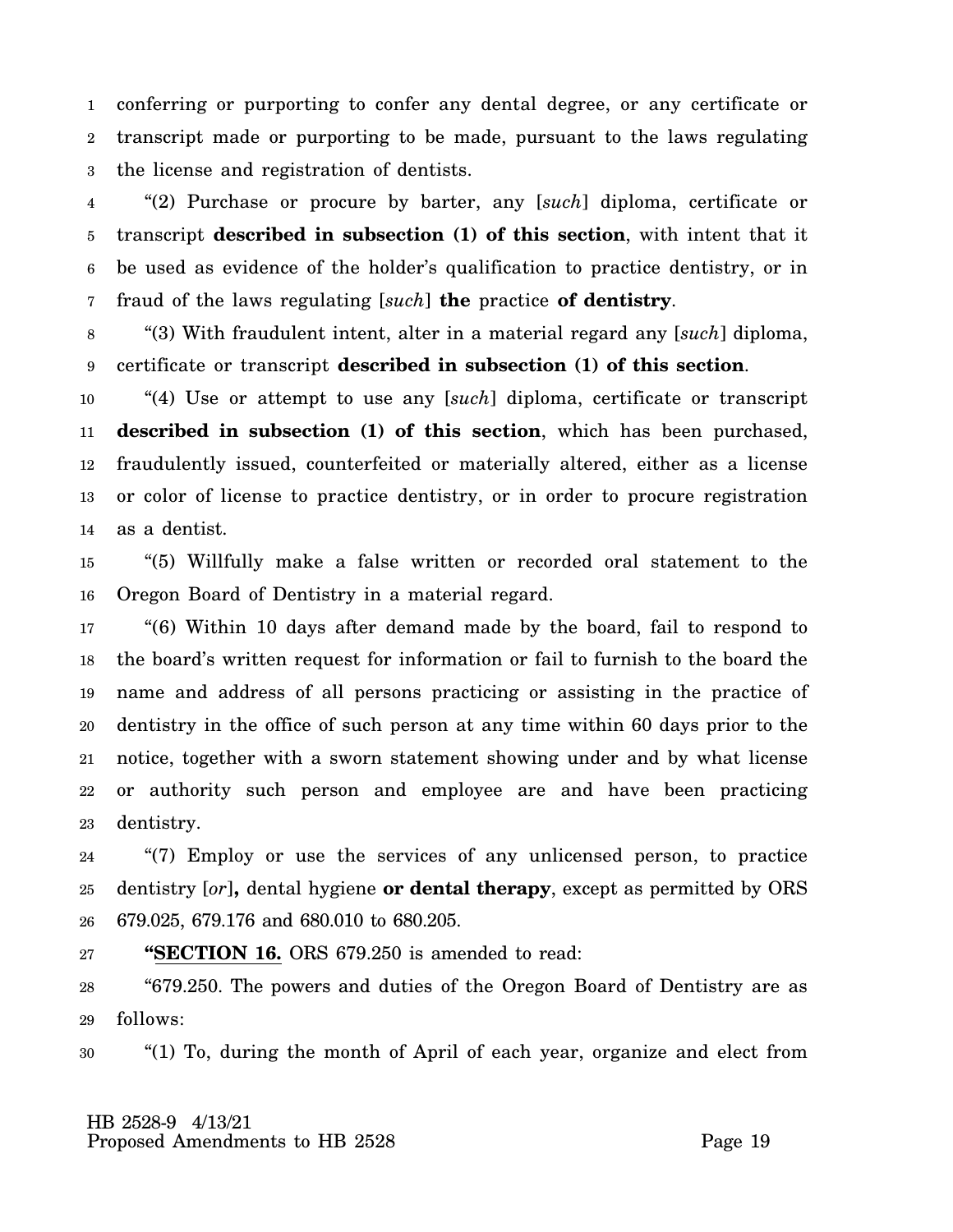1 2 its membership a president who shall hold office for one year, or until the election and qualification of a successor.

3 4 5 6 7 "(2) To authorize all necessary disbursements to carry out the provisions of this chapter, including but not limited to, payment for necessary supplies, office equipment, books and expenses for the conduct of examinations, payment for legal and investigative services rendered to the board, and such other expenditures as are provided for in this chapter.

8 9 10 11 12 13 14 15 "(3) To employ such inspectors, examiners, special agents, investigators, clerical assistants, assistants and accountants as are necessary for the investigation and prosecution of alleged violations and the enforcement of this chapter and for such other purposes as the board may require. Nothing in this chapter shall be construed to prevent assistance being rendered by an employee of the board in any hearing called by it. However, all obligations for salaries and expenses incurred under this chapter shall be paid from the fees accruing to the board under this chapter and not otherwise.

16 17 18 "(4)(a) To conduct examinations of applicants for license to practice dentistry [*and*]**,** dental hygiene **and dental therapy** at least twice in each year.

19 20 21 22 "(b) In conducting examinations for licensure, the board may enter into a compact with other states for conducting regional examinations with other board of dental examiners concerned, or by a testing service recognized by such boards.

23 24 25 26 27 "(5) To meet for the transaction of other business at the call of the president. A majority of board members shall constitute a quorum. A majority vote of those present shall be a decision of the entire board. The board's proceedings shall be open to public inspection in all matters affecting public interest.

28 29 30 "(6) To keep an accurate record of all proceedings of the board and of all its meetings, of all receipts and disbursements, of all prosecutions for violation of this chapter, of all examinations for license to practice dentistry,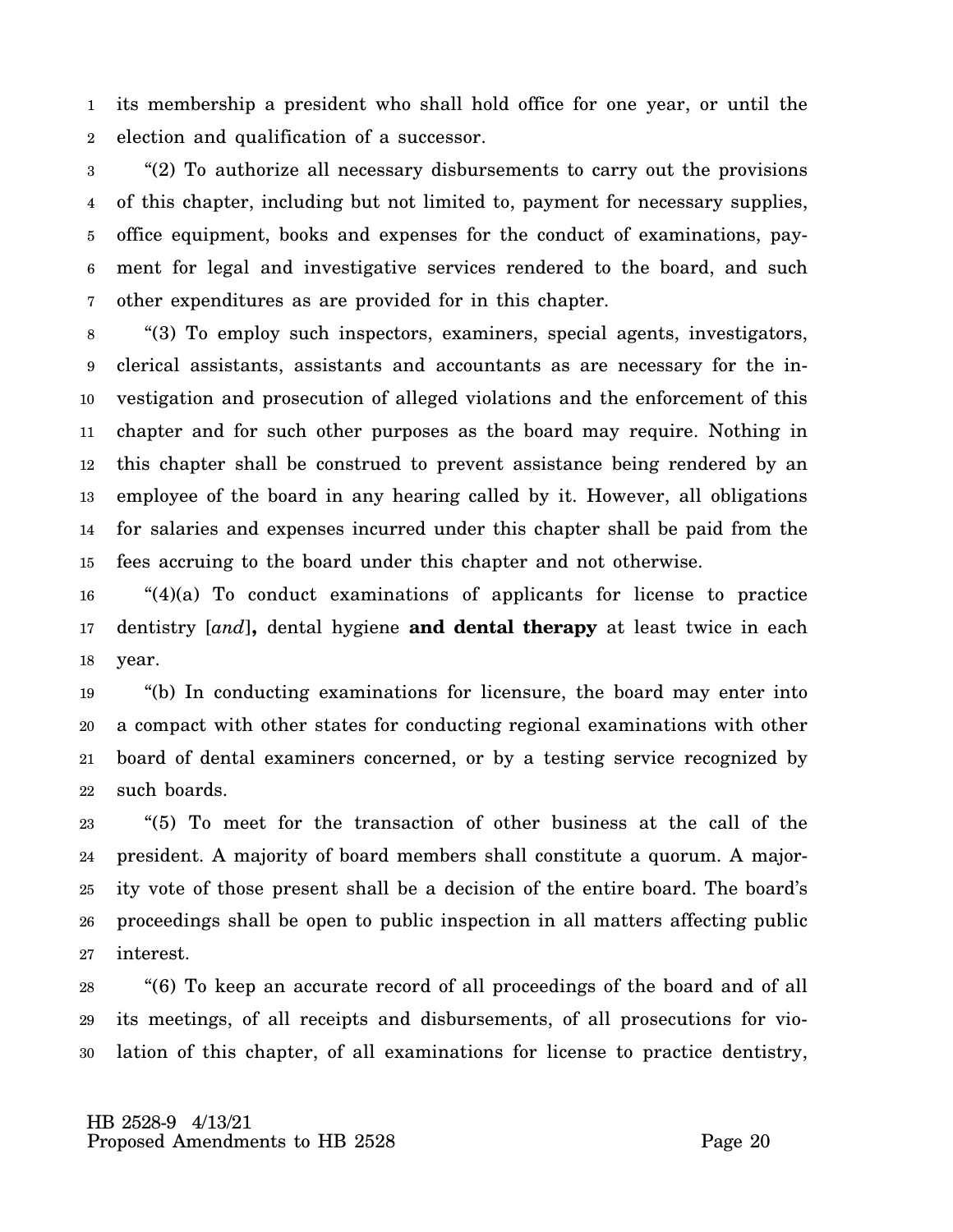1 2 3 4 5 6 with the names and qualifications for examination of any person examined, together with the addresses of those licensed and the results of such examinations, a record of the names of all persons licensed to practice dentistry in Oregon together with the addresses of all such persons having paid the license fee prescribed in ORS 679.120 and the names of all persons whose license to practice has been revoked or suspended.

7 8 9 10 11 12 13 14 15 16 17 18 19 20 21 "(7) To make and enforce rules necessary for the procedure of the board, for the conduct of examinations, for regulating the practice of dentistry, and for regulating the services of dental hygienists and dental auxiliary personnel not inconsistent with the provisions of this chapter. As part of such rules, the board may require the procurement of a permit or other certificate. Any permit issued may be subject to periodic renewal. In adopting rules, the board shall take into account all relevant factors germane to an orderly and fair administration of this chapter and of ORS 680.010 to 680.205, the practices and materials generally and currently used and accepted by persons licensed to practice dentistry in this state, dental techniques commonly in use, relevant technical reports published in recognized dental journals, the curriculum at accredited dental schools, the desirability of reasonable experimentation in the furtherance of the dental arts, and the desirability of providing the highest standard of dental care to the public consistent with the lowest economic cost.

22 23 24 25 26 27 28 29 30 "(8) Upon its own motion or upon any complaint, to initiate and conduct investigations of and hearings on all matters relating to the practice of dentistry, the discipline of licensees, or pertaining to the enforcement of any provision of this chapter. In the conduct of investigations or upon the hearing of any matter of which the board may have jurisdiction, the board may take evidence, administer oaths, take the depositions of witnesses, including the person charged, in the manner provided by law in civil cases, and compel their appearance before it in person the same as in civil cases, by subpoena issued over the signature of an employee of the board and in the name of the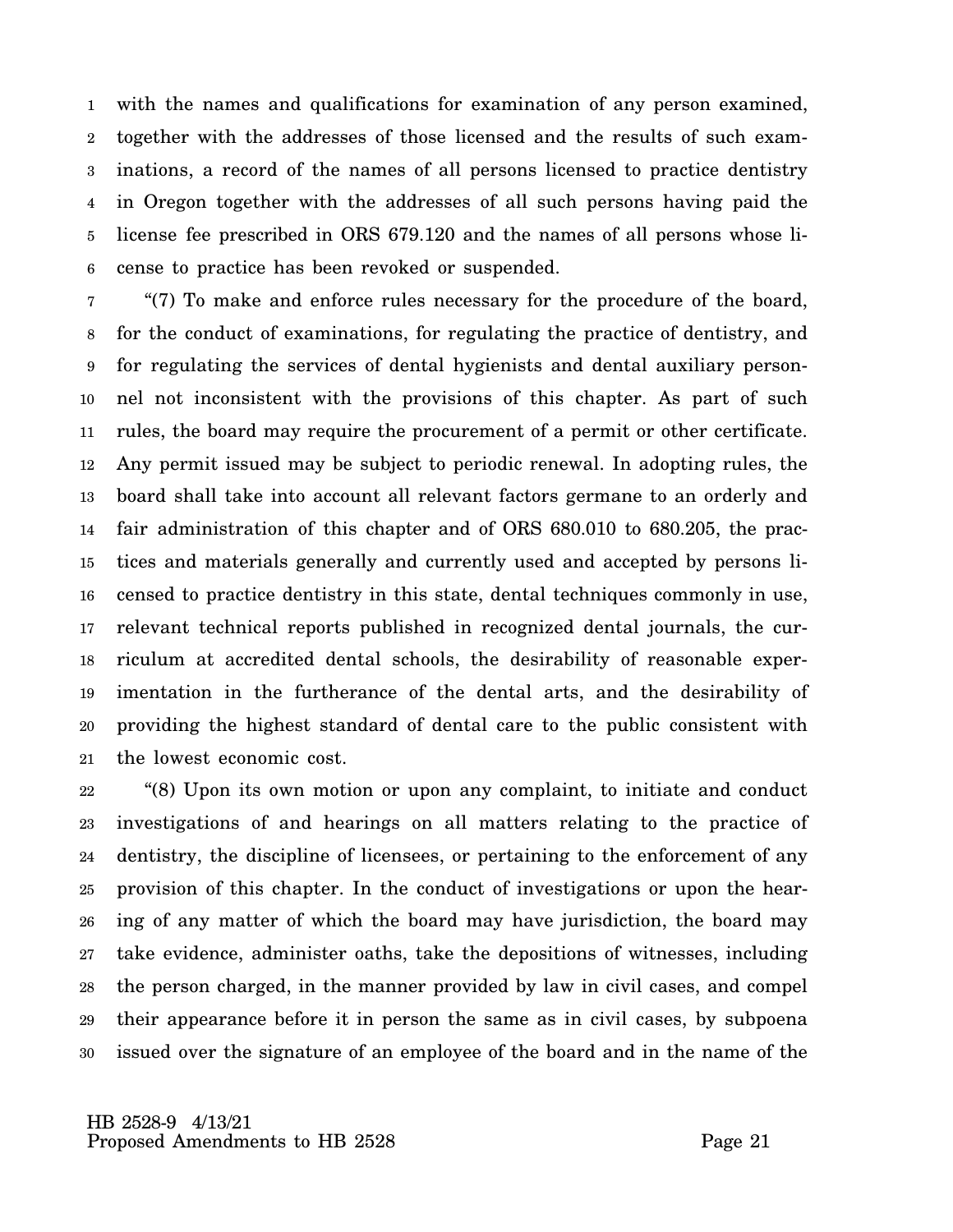1 2 3 4 5 6 7 8 9 10 11 12 13 14 15 16 people of the State of Oregon, require answers to interrogatories, and compel the production of books, papers, accounts, documents and testimony pertaining to the matter under investigation or to the hearing. In all investigations and hearings, the board and any person affected thereby may have the benefit of counsel, and all hearings shall be held in compliance with ORS chapter 183. Notwithstanding ORS 676.165, 676.175 and 679.320, if a licensee who is the subject of an investigation or complaint is to appear before members of the board investigating the complaint, the board shall provide the licensee with a current summary of the complaint or the matter being investigated not less than five days prior to the date that the licensee is to appear. At the time the summary of the complaint or the matter being investigated is provided, the board shall provide to the licensee a current summary of documents or alleged facts that the board has acquired as a result of the investigation. The name of the complainant or other information that reasonably may be used to identify the complainant may be withheld from the licensee.

17 18 19 20 "(9) To require evidence as determined by rule of continuing education or to require satisfactory evidence of operative competency before reissuing or renewing licenses for the practice of dentistry [*or*]**,** dental hygiene **or dental therapy**.

21 22 23 24 "(10) To adopt and enforce rules regulating administration of general anesthesia and conscious sedation by a dentist or under the supervision of a dentist in the office of the dentist. As part of such rules, the board may require the procurement of a permit which must be periodically renewed.

25 26 27 28 "(11) To order an applicant or licensee to submit to a physical examination, mental examination or a competency examination when the board has evidence indicating the incapacity of the applicant or licensee to practice safely.

29 30 **"SECTION 17.** Section 1, chapter 716, Oregon Laws 2011, is amended to read: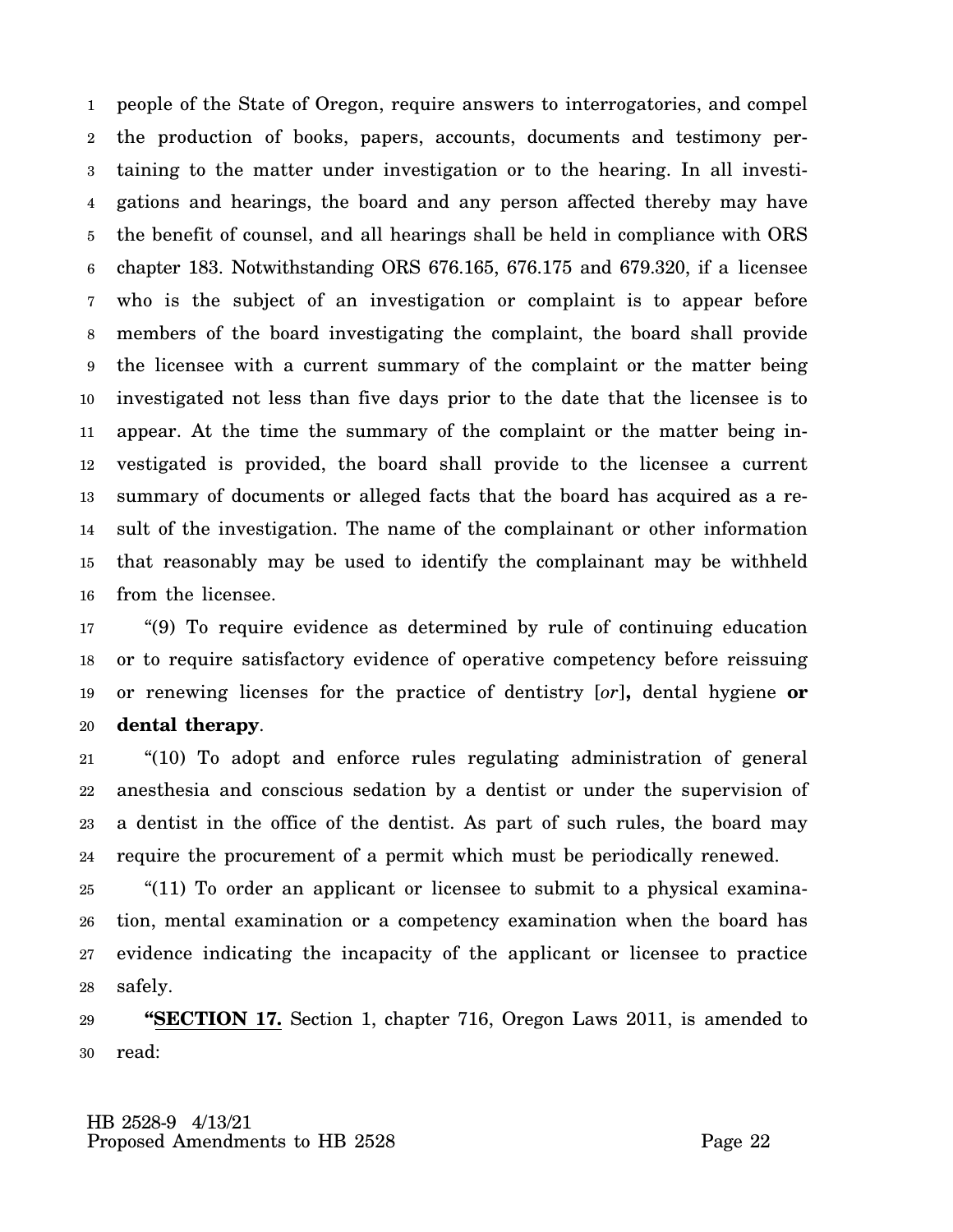1 2 3 4 5 6 "**Sec. 1.** (1) The Oregon Health Authority may approve pilot projects to encourage the development of innovative practices in oral health care delivery systems with a focus on providing care to populations that evidencebased studies have shown have the highest disease rates and the least access to dental care. The authority may approve a pilot project that is designed to:

7 8 "(a) Operate for three to five years or a sufficient amount of time to evaluate the validity of the pilot project;

9 10 "(b) Evaluate quality of care, access, cost, workforce and efficacy; and "(c) Achieve at least one of the following:

11 "(A) Teach new skills to existing categories of dental personnel;

12 "(B) Develop new categories of dental personnel;

13 "(C) Accelerate the training of existing categories of dental personnel; or

14 "(D) Teach new oral health care roles to previously untrained persons.

15 "(2) The authority shall adopt rules:

16 "(a) Establishing an application process for pilot projects;

17 18 "(b) Establishing minimum standards, guidelines and instructions for pilot projects; and

19 20 "(c) Requiring an approved pilot project to report to the authority on the progress and outcomes of the pilot project, including:

21 22 "(A) The process used to evaluate the progress and outcomes of the pilot project;

23 "(B) The baseline data and information to be collected;

24 25 "(C) The nature of program data that will be collected and the methods for collecting and analyzing the data;

26 27 "(D) The provisions for protecting the safety of patients seen or treated in the project; and

28 29 "(E) A statement of previous experience in providing related health care services.

30 "(3) The authority shall seek the advice of appropriate professional soci-

## HB 2528-9 4/13/21 Proposed Amendments to HB 2528 Page 23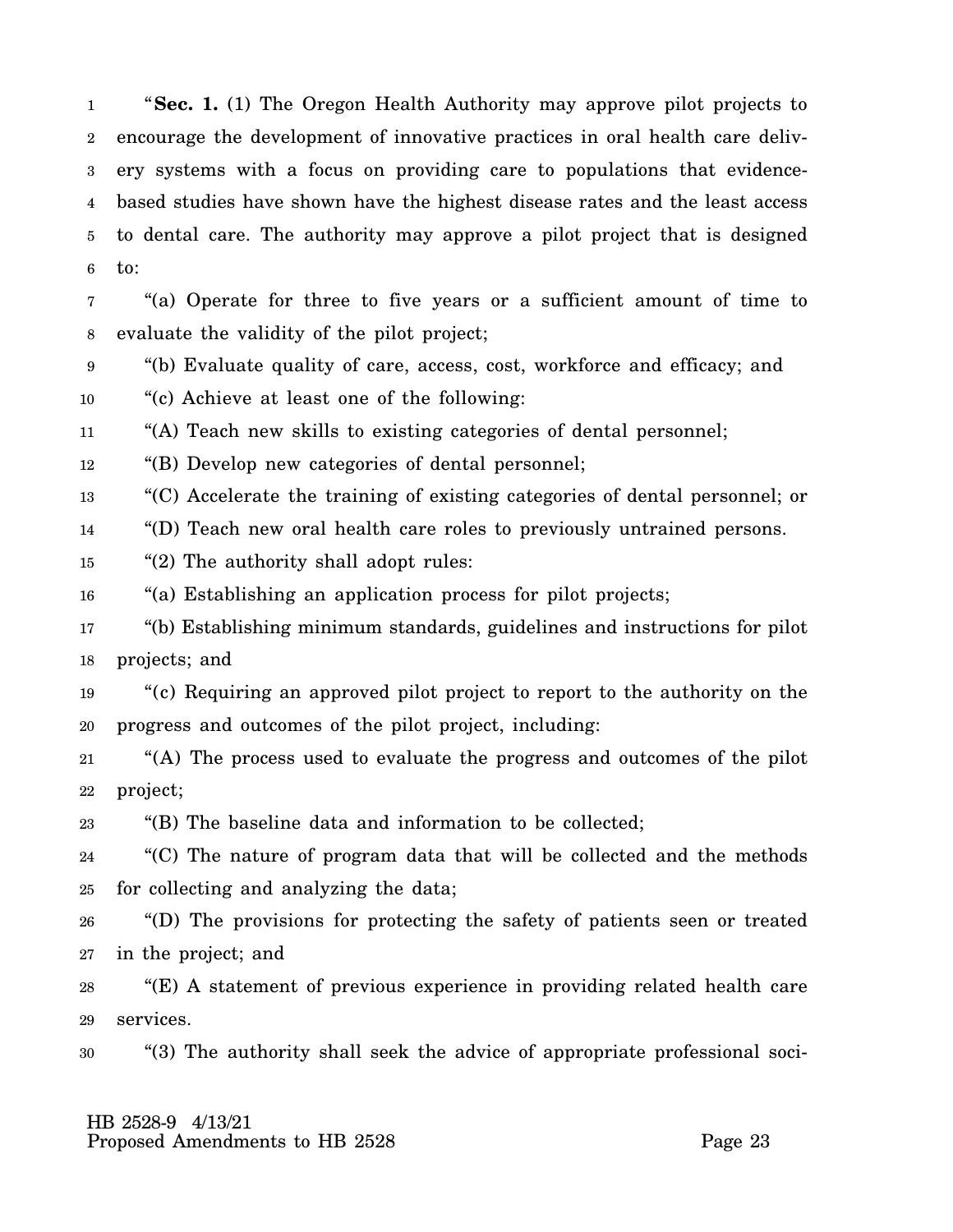1 2 eties and licensing boards before adopting rules under subsection (2) of this section.

3 4 5 6 7 "(4)(a) Notwithstanding ORS 679.020 and 680.020, a person may practice dentistry [*or*]**,** dental hygiene **or dental therapy** without a license as part of a pilot project approved under this section under the general supervision of a dentist licensed under ORS chapter 679 and in accordance with rules adopted by the authority.

8 9 10 11 "(b) A person practicing dentistry [*or*]**,** dental hygiene **or dental therapy** without a license under this section is subject to the same standard of care and is entitled to the same immunities as a person performing the services with a license.

12 13 14 15 16 "(5) The authority may accept gifts, grants or contributions from any public or private source for the purpose of carrying out this section. Funds received under this subsection shall be deposited in the Dental Pilot Projects Fund established under section 17 [*of this 2011 Act*]**, chapter 716, Oregon Laws 2011**.

17 18 19 20 **"SECTION 18. (1) Sections 2, 3 and 4 to 12 of this 2021 Act and the amendments to ORS 679.010, 679.140, 679.170 and 679.250 and section 1, chapter 716, Oregon Laws 2011, by sections 13 to 19 of this 2021 Act become operative on January 1, 2022.**

21 22 **"(2) The amendments to section 3 of this 2021 Act by section 3a of this 2021 Act become operative on January 1, 2025.**

23 24 25 26 27 28 29 30 **"(3) The Oregon Board of Dentistry may take any action before the operative dates specified in subsections (1) and (2) of this section that is necessary to enable the board to exercise, on and after the operative dates specified in subsections (1) and (2) of this section, all of the duties, functions and powers conferred on the board by sections 2, 3 and 4 to 12 of this 2021 Act and the amendments to ORS 679.010, 679.140, 679.170 and 679.250 and section 1, chapter 716, Oregon Laws 2011, and section 3 of this 2021 Act by sections 3a and 13 to 17 of this 2021 Act.**

 HB 2528-9 4/13/21 Proposed Amendments to HB 2528 Page 24